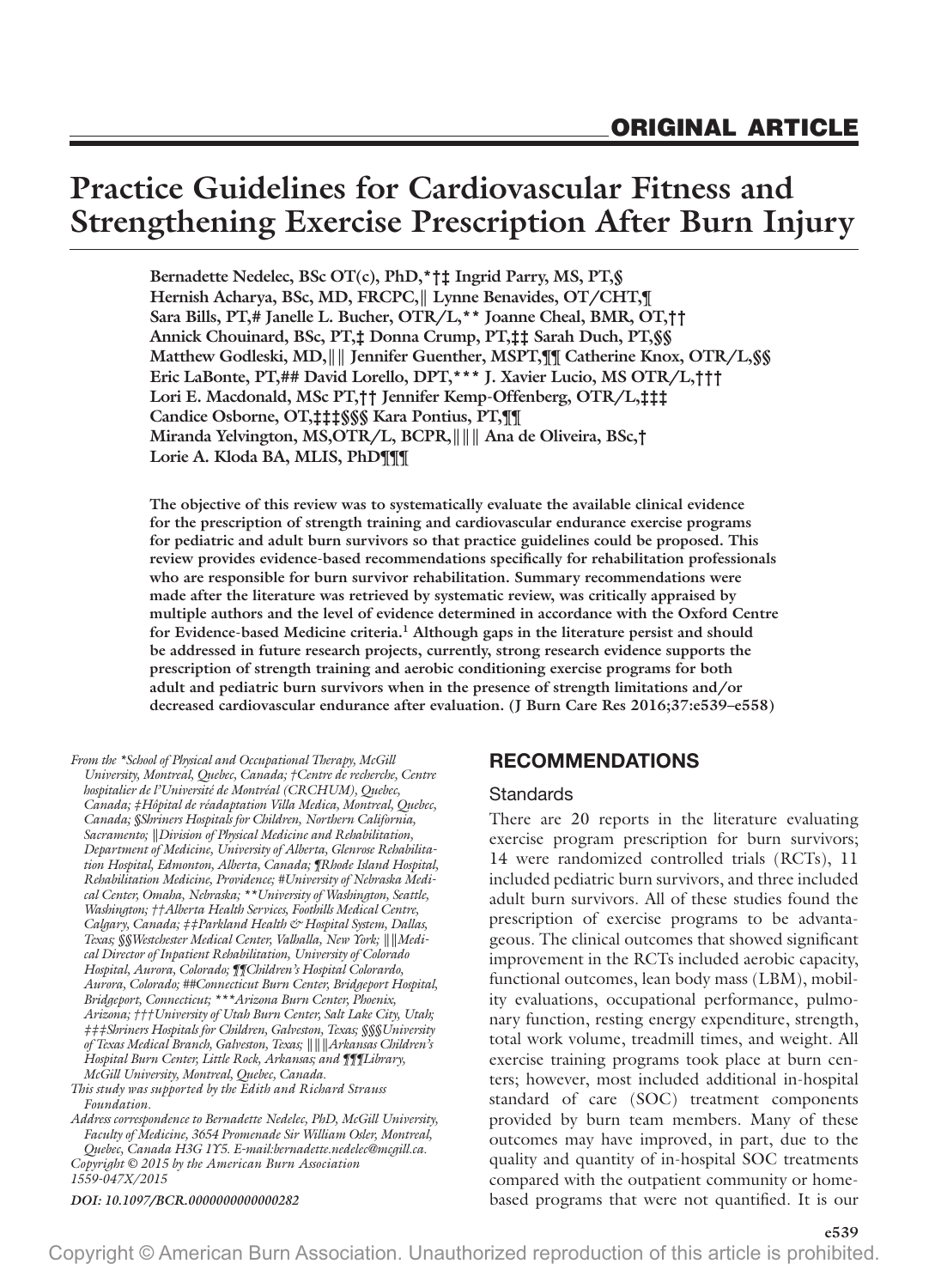recommendation that further RCTs be conducted that are entirely in-hospital or community-based.

#### Recommended Practice Guidelines

- Burn survivors' strength and cardiovascular endurance should be evaluated in individuals 7 years of age and older. Those who test below normal levels should be prescribed a supervised resistance and/or aerobic exercise program.
- Exercise programs may begin as early as immediately postdischarge from acute care and as late as 14 years after burn.
- Exercise programs should last 6 to 12 weeks for adults and up to 12 weeks for children. Studies have not extended beyond 12 weeks therefore it is not known whether longer exercise programs would be more beneficial.

# **OVERVIEW**

#### Purpose

The purpose of this review was to formulate guidelines for practice, based on the strength of the published evidence evaluating the benefit of exercise programs designed to increase the cardiovascular fitness or muscular strength of adult and/or pediatric burn survivors.

## Users

These guidelines are designed to aid burn care team members (exercise physiologists, kinesiologists, occupational therapists [OT], physicians, physiotherapists [PT], etc.), who are responsible for the prescription of exercise programs as a component of burn survivor rehabilitation programs. In addition, the recommended guidelines can be implemented by health professionals who do not routinely treat burn patients at their facilities, such as community-based fitness centers, schools, rural facilities, etc.

## Clinical Problem

Improvements in acute care and surgical management of burn survivors have resulted in increased survival rates. $2-5$  As more individuals recover from major burn injuries there has been an increased focus on rehabilitation to ensure that optimal function and quality of life is achieved.<sup>6,7</sup> The need and potential value of cardiovascular endurance and strengthening exercise programs for burn survivors is particularly pertinent after prolonged periods of immobilization during acute care and the

characteristic physiological responses to burn injury, such as marked hypermetabolism and skeletal muscle catabolism.8–11 When comparisons have been made between nonburned children relative to pediatric burn survivors, it has been shown that their aerobic capacity,  $LBM$ ,<sup>12</sup> strength,<sup>12-14</sup> quadriceps size, gait parameters,<sup>14</sup> pulmonary function, and treadmill times<sup>15,16</sup> are significantly reduced in pediatric burn survivors. Comparisons of nonburned adults with adult burn survivors have additionally shown that aerobic capacity, $17,18$  ambulation speed, $19$  physical activity participation,<sup>17</sup> pulmonary function, $17,20$  and strength $19,21,22$  are significantly reduced and oxygen consumption elevated $^{22}$  in adult burn survivors.

Currently, the resources required, such as testing and training equipment and rehabilitation personnel, to offer rehabilitation programs that continue for weeks or months after discharge from acute care are lacking at most burn centers. Thus, the objective of this review was to systematically evaluate the available evidence examining the effectiveness of exercise programs to increase cardiovascular fitness or muscular strength in adult and/or pediatric burn survivors so that practice guidelines can be developed that specifically describe the required rehabilitation interventions and resources.

# **PROCESS**

The steps taken to develop the practice guidelines reported here are those outlined by Bowker et al.<sup>23</sup> These steps included setting up a guideline development group, forging links with stakeholder groups, agreeing on the scope of the guidelines, formulating a clinically relevant PICO (population, intervention, condition, outcome) question, searching the literature for evidence, systematically appraising the evidence found, and making recommendations. The guideline development group consisted of an international assembly of OTs, physicians, and PTs who were members of the American Burn Association Rehabilitation Committee, and clinicians recruited from the American Burn Association. This group met at the American Burn Association meeting in March 2014 for a practice guidelines development workshop where the steps associated with the development of practice guidelines were reviewed and several practice sessions, focused on critiquing the evidence, were performed until participants were comfortable with the critique form and process. The scope of the guideline is limited to the PICO question: "Does exercise increase the cardiovascular fitness and/or muscular strength of adult and/or pediatric burn survivors?"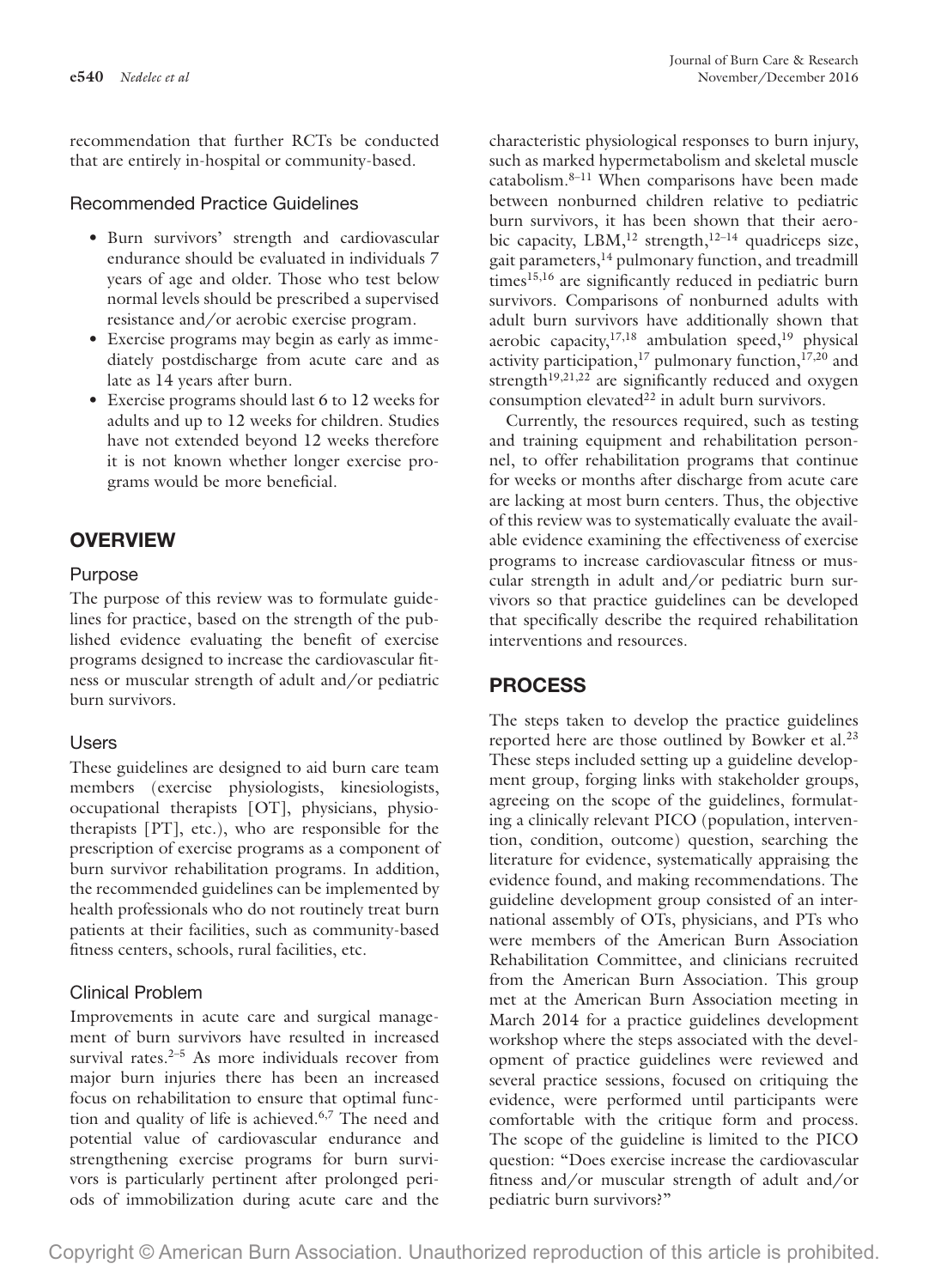# Search Strategy

The literature search was designed to identify studies that focused on patients, either adults or children, who had sustained a burn injury and undergone a treatment involving exercise. All outcome measures that evaluated strength and cardiovascular endurance were considered. A broad literature search was conducted in the following bibliographic databases: MEDLINE, the Cumulative Index of Nursing & Allied Health Literature (CINAHL), EMBASE, Allied and Complementary Medicine (AMED), Pro-Quest Dissertations and Theses, Web of Science, OTseeker and PEDro, from the dates of inception until November 2014. Search results were limited to records available in either English or French. The search strategy was designed and conducted by a medical librarian (LAK) as described in Appendix. The search strategy was later validated by the librarian; all 20 citations included in the practice guidelines were indexed in the Medline database and retrieved by the search. The combined total of results retrieved from the databases was 3090; 815 duplicates were removed, yielding 2275 records for eligibility screening. Two additional publications

were retrieved by scanning reference lists in the articles reviewed, bringing the total number of unique citations and abstracts that were screened to 2277.

# Selection for Inclusion

Since studies focusing on this clinical question were expected to be sparse, all study designs that provided original data on burn survivors were selected. The title and abstract of each article were assessed by two individuals for inclusion. Only full-length, primary articles were selected for review, with review articles being excluded to allow the critical appraisal of original publications; however, the reference list of review articles were scanned as described above. Ultimately, 25 articles were deemed appropriate for the full review process. Figure 1 maps out the records that were identified and depicts the flow through the phases of identification, screening for exclusion and inclusion in full-review as recommended by the PRISMA Statement.<sup>24</sup>

# Data Extraction and Analysis

All studies were systematically critiqued and scored by at least two independent reviewers, drawing on



Figure 1. PRISMA flow diagram mapping out the number of records identified, screened, assessed for eligibility, and included in the full review process and synthesis.

Copyright © American Burn Association. Unauthorized reproduction of this article is prohibited.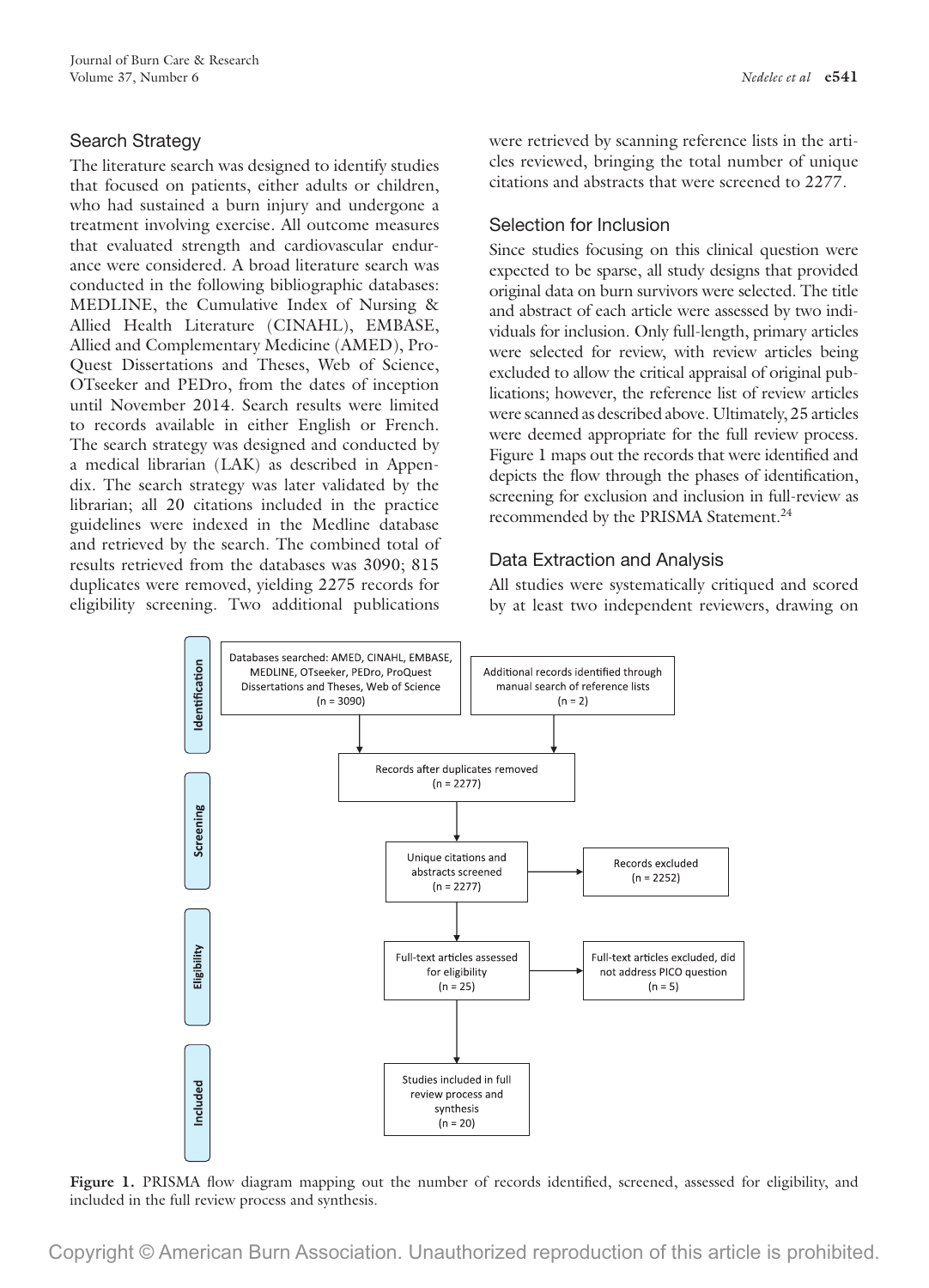|                         |                  |                      |            |              | Sample  |           | Outcomes |       |                         |
|-------------------------|------------------|----------------------|------------|--------------|---------|-----------|----------|-------|-------------------------|
| Citation                | Study<br>Purpose | Literature<br>Review | Design     | Size         | Details | Justified | Reliable | Valid | Detailed<br>Description |
| Ahmed et al (2011)      |                  |                      | CC         | 30           |         |           |          |       |                         |
| Al-Mousawi et al (2010) |                  |                      | <b>RCT</b> | $21*$        |         |           |          |       |                         |
| Cronan et al (1990)     |                  |                      | CC         | 16           |         | $\Omega$  |          |       |                         |
| Cucuzzo et al (2001)    |                  |                      | <b>RCT</b> | $21*$        |         |           |          |       |                         |
| de Lateur et al (2007)  |                  |                      | <b>RCT</b> | 35           |         |           |          |       |                         |
| Ebid et al (2012)       |                  |                      | <b>RCT</b> | $31\,$       |         |           |          |       |                         |
| Ebid et al (2014)       |                  |                      | <b>RCT</b> | $33*$        |         |           |          |       |                         |
| Ebid et al (2012)       |                  |                      | <b>RCT</b> | 40           |         |           |          |       |                         |
| Grisbrook et al (2012)  |                  |                      | CC         | 18           |         |           |          |       |                         |
| Grisbrook et al (2013)  |                  |                      | CC         | 18           |         |           |          |       |                         |
| Hardee et al (2014)     |                  |                      | <b>RCT</b> | $47*$        |         | $\Omega$  |          |       |                         |
| Paratz et al (2012)     |                  |                      | Non-RCT    | 30           |         |           |          |       |                         |
| Parrot et al (1988)     |                  |                      | HC         | 40           |         | $\Omega$  |          |       |                         |
| Porro et al (2012)      |                  |                      | <b>RCT</b> | $222*$       |         |           |          |       |                         |
| Porro et al (2013)      |                  |                      | <b>RCT</b> | $58*$        |         |           |          |       |                         |
| Prkzora et al (2007)    |                  |                      | <b>RCT</b> | $51^{\star}$ |         |           |          |       |                         |
| Suman et al (2002)      |                  |                      | <b>RCT</b> | $51*$        |         |           |          |       |                         |
| Suman et al (2001)      |                  |                      | <b>RCT</b> | $35*$        |         |           |          |       |                         |
| Suman et al (2003)      |                  |                      | <b>RCT</b> | $44*$        |         |           |          |       |                         |
| Suman et al (2007)      |                  |                      | <b>RCT</b> | $20*$        |         | $\Omega$  |          |       |                         |

**Table 1.** Evidentiary Table: Evaluation of the Quality of Intervention Studies

Design: *CC*, case-controlled study; *HC*, historically controlled studies; *non-RC*, nonrandomized controlled cohort/follow-up study; *RCT*, randomized, controlled, trial.

 $YES = 1$ ;  $NO = 0$ ;  $N/A = 0$ .

\*Pediatric burn survivors.

the critical appraisal form designed by Law et al.25 Fourteen items comprised in the scoring of this form relate to study purpose, literature review, study sample, outcomes, interventions, results, conclusions, and clinical implications. The two to three reviewers independently extracted details required to complete the critical appraisal form. Each item was rated numerically as (1) for Yes and (0) for No or Not Applicable. A total score was then calculated and compared with the other reviewers' results. If there were minor differences  $(\pm 2 \text{ points})$ , the discrepancies were discussed until a consensus was reached. When larger differences occurred, an additional reviewer was called upon to critique the article and consensus was achieved among all reviewers. After this process, five articles were removed<sup>22,26-29</sup> because the authors' clinical question was not addressed.

# **SCIENTIFIC FOUNDATION**

#### Study Characteristics

Table 1 summarizes the critique results for the 20 retained citations. Citations are categorized based on the population of patients included: (1) pediatric burn survivors only (denoted by single asterisk) and (2) adult burn survivors. As shown on the last column of this table, 2/20 citations (10%) received a score of <5 out of a possible total score of 14 but were included for completeness sake. Of the remaining citations 18 (90%) received a score ≥10 therefore are considered high quality studies.

Table 2 summarizes the study characteristics, results, and level of evidence for each of the 20 citations. Fourteen were RCTs,12,14,16,19,31,32,34–36,38,41–44 one was a follow-up study,39 four were case–control studies,20,30,33,37 and one a historically controlled study.<sup>40</sup> The sample sizes of all studies ranged from 16 to 222. Those including only pediatric participants ranged from 20 to 222 while those with only adult participants ranged from 16 to 40. Sample size of the RCTs ranged from 21 to 222 for those that included only pediatric participants and 31 to 40 for those that included only adult participants. The level of evidence was assigned according to the updated Oxford Centre for Evidence-based Medicine Levels of Evidence.<sup>1</sup>

## Pediatric Burn Survivor Studies

Eleven of the 20 publications included in this review specifically addressed exercise prescription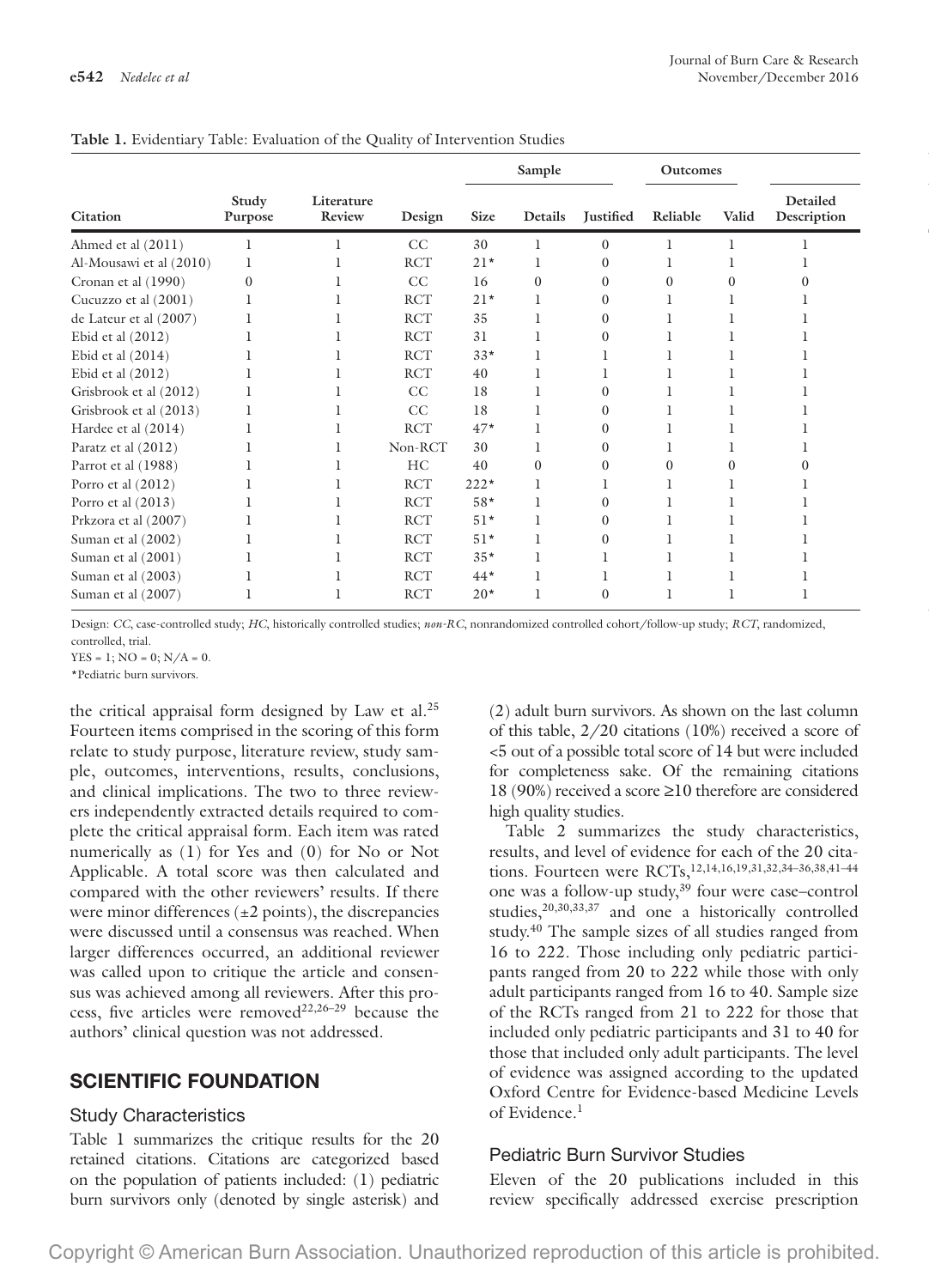|                       |                        |                         | Results                     | Intervention                  |
|-----------------------|------------------------|-------------------------|-----------------------------|-------------------------------|
| Drop Outs<br>Reported | Clinical<br>Importance | Analysis<br>Appropriate | Statistical<br>Significance | Contamination Co-intervention |
|                       |                        |                         |                             |                               |
|                       |                        |                         |                             |                               |
|                       |                        |                         |                             |                               |
|                       |                        |                         |                             |                               |
|                       |                        |                         |                             |                               |
|                       |                        |                         |                             |                               |
|                       |                        |                         |                             |                               |
|                       |                        |                         |                             |                               |
|                       |                        |                         |                             |                               |
|                       |                        |                         |                             |                               |
|                       |                        |                         |                             |                               |
|                       |                        |                         |                             |                               |
|                       |                        |                         |                             |                               |
|                       |                        |                         |                             |                               |
|                       |                        |                         |                             |                               |
|                       |                        |                         |                             |                               |
|                       |                        |                         |                             |                               |
|                       |                        |                         |                             |                               |
|                       |                        |                         |                             |                               |
|                       |                        |                         |                             |                               |
|                       |                        |                         |                             |                               |

for pediatric burn survivors. Of these 11, 10 were carried out at the Shriners Hospital for Children, Galveston. All of the pediatric studies were RCTs and all received a rating of between 10 and 14 of 14 on the critique form. The prescribed resistance and/or aerobic exercise program had positive benefits, that are outlined in detail in Table 2, for a number of outcome measures including bone mineral content,<sup>41</sup> gait measures,<sup>14,34</sup> LBM,<sup>12,31,32,38,41,43,44</sup> pulmonary function,<sup>16</sup> quad size,<sup>14</sup> resting heart rate,<sup>34</sup> strength,<sup>12,14,31,32,34,41-44</sup> total work volume,<sup>32,34</sup> treadmill time, <sup>16,32</sup> and VO<sub>2peak</sub>.<sup>12,16,32,38,42,43</sup> Two pediatric studies26,29 were excluded from full review and incorporation into the final recommendation as they did not respond directly to the PICO question but did nonetheless demonstrate benefits from exercise for the outcomes that they examined. No adverse events were reported in any of these studies.

## Adult Burn Survivors

There were several case series published in 1988 and 1990 that reported on the benefits of exercises or exercise programs specifically prescribed for burn survivors<sup>33,40</sup> but had many methodological limitations that were identified during the critique (Table 1). Since 2007, there have been seven additional reports that were rated between 11 and 14 of 14. Three were case–control studies, one was a follow-up study and three were RCTs. The prescribed resistance and/or aerobic exercise program had positive benefits, that are outlined in detail in Table 2, for a number of outcome measures including function,<sup>20,39</sup> gait measures,<sup>19,39</sup> LBM,<sup>37</sup> quality of life,<sup>39</sup> strength,<sup>19,30,36,37,39</sup> total work volume,<sup>19</sup> and  $\rm VO_{2max\ or\ peak}$ <sup>20,39</sup> One case–control study, which was published in two different manuscripts with two different sets of outcomes reported in each,  $20,37$  reported an improvement with exercise but the improvement in the burn survivor group did not significantly differ from the improvement reported in their healthy controls. This group also reported on the impact of the exercise program on the participants' self-reported quality of life28 but this article was excluded from full review as it did not include any muscle strength or cardiovascular fitness measure, therefore did not respond to the PICO question.

## Outcome Measures

The outcome measures that were used in these reports varied across studies. Those outcomes that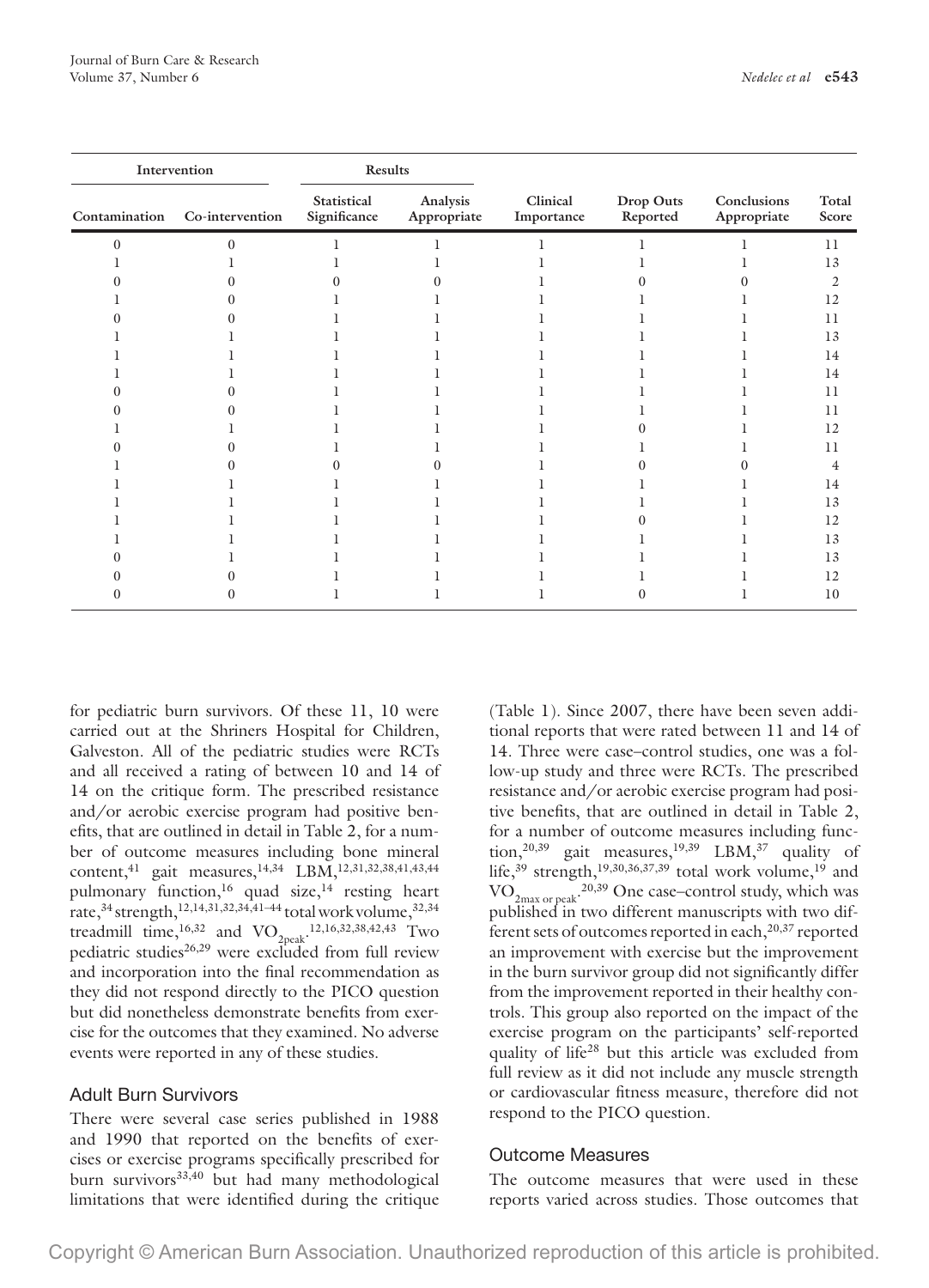|                                      | Table 2. Characteristics of Included Studies   |                                                                                                                                                                                                                                              |                                                                                                                                            |                                                                                              |                                                                                                                                                                                                                                                                                                                                                                                                                                                                                                                                                                                |                      |
|--------------------------------------|------------------------------------------------|----------------------------------------------------------------------------------------------------------------------------------------------------------------------------------------------------------------------------------------------|--------------------------------------------------------------------------------------------------------------------------------------------|----------------------------------------------------------------------------------------------|--------------------------------------------------------------------------------------------------------------------------------------------------------------------------------------------------------------------------------------------------------------------------------------------------------------------------------------------------------------------------------------------------------------------------------------------------------------------------------------------------------------------------------------------------------------------------------|----------------------|
| Authors                              | Design                                         | $\bullet$<br>Sample                                                                                                                                                                                                                          | Outcome Measures                                                                                                                           | Intervention                                                                                 | Results                                                                                                                                                                                                                                                                                                                                                                                                                                                                                                                                                                        | Evidence<br>Level of |
| $(2011)^{30}\,$<br>Ahmed et al       | Case-control<br>study                          | urvivors = $24.4$ ; healthy = $24.8$<br>· Deep partial thickness anterior<br>survivors = $15$ ; healthy = $15$ )<br>%TBSAB: range 30-40<br>• Mean age (yrs): burn s<br>21-25 days post-burn<br>thigh burn• Baseline:<br>$n = 30$ males (burn | Strength (Biodex System-3<br>• Evaluated at baseline and<br>6 weeks post-training<br>dynamometer)                                          | 6-week treatment<br>period $(2 \times 52)$<br>strengthening<br>Ex: isokinetic<br>$\bullet$   | concentric peak torques at 30° and<br>eccentric 90°/sec and 30°/sec as<br>greater for healthy subjects during<br>survivors than healthy subjects for<br>subjects eccentric and concentric<br>$\bullet$ % peak torque improvement was<br>eccentric torques at 30° and 90°<br>Peak torques were significantly<br>peak torque 30° and 90°/sec<br>significantly greater for burn<br>well as concentric 30°/sec<br>• Burn survivors and healthy<br>significantly improved                                                                                                           | 4                    |
|                                      | contractions at 30° per second after training. |                                                                                                                                                                                                                                              |                                                                                                                                            |                                                                                              | isokinetic dynamometer. After 6 weeks, of twice-per-week training, the eccentric and concentric muscle peak torque improved in both groups. The authors reported a significantly<br>In 2011, Ahmed et al <sup>30</sup> performed a case-controlled follow-up study where a group of burn survivors and healthy participants were evaluated and then trained with exercises on an<br>greater percentage of improvement for the burn survivors as compared with the healthy participants for eccentric contractions at both 30° and 90° per second and concentric                |                      |
| Al-Mousawi<br>$(2010)^{31}$<br>et al | RCT                                            | $n = 21$ (Ex = 11, SOC = 10)<br>$= 12.2;$<br>· Baseline: 6 mos post-burn<br>$= 61;$<br>- Mean %TBSAB: $Ex$<br>· Mean age (yrs): Ex<br>$SOC = 13.7$<br>$SOC = 56$                                                                             | Strength (Biodex System-3<br>dynamometer: isokinetic)<br>Height, weight<br>LBM (DEXA)<br><b>REE</b><br>$\bullet$<br>$\bullet$<br>$\bullet$ | SOC: same as Suman<br>• 12-week treatment<br>• Ex: (Figure 2)<br>ct al (2001)<br>period<br>٠ | for the Ex group, but no difference<br>· Mean weight gain was significant<br>when normalized to LBM index<br>mean change in REE or percent<br>• Subjects in the Ex group gained<br>significantly greater LBM, even<br>• No significant difference in the<br>improvements, which persisted<br>significantly greater strength<br>when normalized to height<br>• Ex group demonstrated<br>between groups<br>predicted REE                                                                                                                                                         | $\mathcal{L}$        |
|                                      |                                                | becoming negligible, thus, exercise training did not exacerbate postburn hypermetabolism.                                                                                                                                                    |                                                                                                                                            |                                                                                              | LBM and strength improved but contrary to their previous findings <sup>32</sup> they reported that REE did not significantly increase with time in either group and that there was no significant<br>In 2010, Al-Mousawi et al <sup>31</sup> reported on a study using the exercise program described in Figure 2 plus SOC compared with SOC only. The authors confirmed previous findings that<br>difference between groups. Unlike their previous publication they normalized the REE measures to the corresponding changes in LBM, which resulted in the differences in REE | (Continued)          |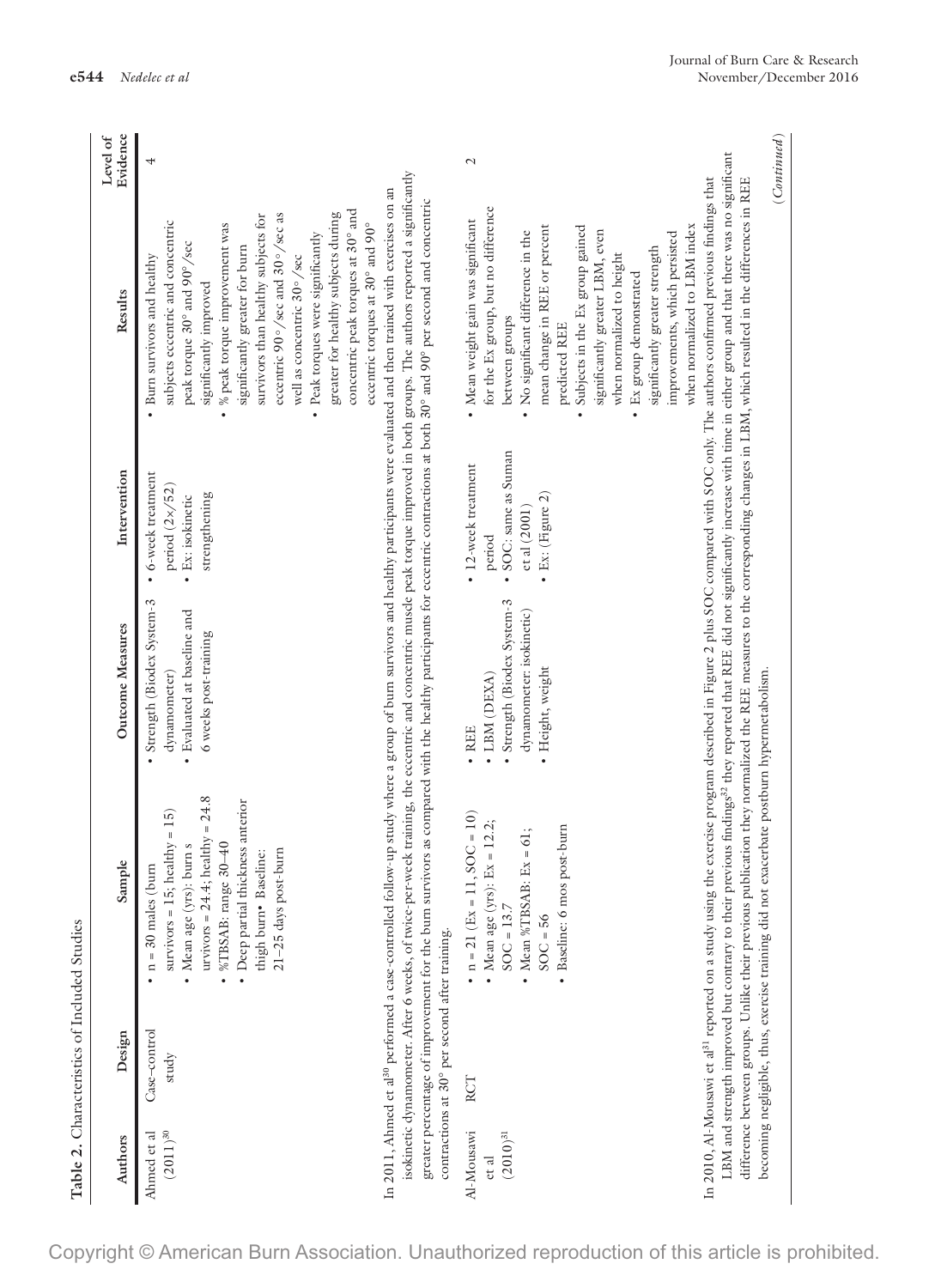| Authors                         | Design                | Sample                                                                                                                                                                                                                                                                                                                                                                                                                                                                                                                                                                                                                                                                                                                                                                                                                                                                                                                                               | Outcome Measures                                                                                     | Intervention                                                                                                                                                                                         | Results                                                                                                                                                                                                                                                                                                                    | Evidence<br>Level of          |
|---------------------------------|-----------------------|------------------------------------------------------------------------------------------------------------------------------------------------------------------------------------------------------------------------------------------------------------------------------------------------------------------------------------------------------------------------------------------------------------------------------------------------------------------------------------------------------------------------------------------------------------------------------------------------------------------------------------------------------------------------------------------------------------------------------------------------------------------------------------------------------------------------------------------------------------------------------------------------------------------------------------------------------|------------------------------------------------------------------------------------------------------|------------------------------------------------------------------------------------------------------------------------------------------------------------------------------------------------------|----------------------------------------------------------------------------------------------------------------------------------------------------------------------------------------------------------------------------------------------------------------------------------------------------------------------------|-------------------------------|
| Cronan et al<br>$(1990)^{33}\,$ | Case–control<br>study | $n = 16$ (8 isokinetic; 8 isometric,<br>isotonic) patient-matched joints<br>· Baseline: 5-9 mos post-burn<br>$\bullet$ %TBSAB: range 9–64<br>• Age range: $20-40$ yrs<br>with full AROM                                                                                                                                                                                                                                                                                                                                                                                                                                                                                                                                                                                                                                                                                                                                                              | isokinetic dynamometer)<br>Strength (Cybex II dual                                                   | stretching, isometric, and<br>training and isokinetic<br>isotonic work loads<br>Ex: cardiovascular<br>SOC: splinting,<br>protocol                                                                    | in Ex group compared with SOC<br>% deficit of peak torque was less<br>group for all joints tested<br>No statistical analysis                                                                                                                                                                                               | 4                             |
|                                 |                       | The patients served as their own controls by comparing an involved extremity to an uninvolved extremity. Those who received exercise training and SOC performed better when<br>tested on an isokinetic dynamometer than the compatison joint. The authors report significant peak torque deficit in the nonisokinetic treatment group, although no statistical<br>Cronan et al <sup>33</sup> compared burn survivors who had received                                                                                                                                                                                                                                                                                                                                                                                                                                                                                                                |                                                                                                      |                                                                                                                                                                                                      | SOC to burn survivors who had received SOC plus cardiovascular and strength training utilizing the isokinetic dynamometer.                                                                                                                                                                                                 |                               |
| Cucuzzo et al<br>$(2001)^{34}$  | RCT                   | analyses were reported. In addition, details of the study population and intervention program were extremely limited.<br>$\bullet$ n = 21 (Ex = 11; SOC = 10)<br>$•$ Mean age (yrs): $10.6$ ; (range<br>• %TBSAB: mean 59.7; range<br>$5.9 - 19.9$<br>$40 - 87$                                                                                                                                                                                                                                                                                                                                                                                                                                                                                                                                                                                                                                                                                      | Evaluated at baseline & 12<br>· Weight, height, resting<br>heart rate, 6 MWT<br>Strength (3RM)       | SOC: OP OT and PT<br>• 12-week treatment<br>twice daily $\times$ 1 hr<br>period                                                                                                                      | heart rate for the Ex group, 3RM<br>following outcomes: weight Ex<br>group and SOC group, resting<br>Significant change for the                                                                                                                                                                                            | $\mathcal{L}$                 |
|                                 |                       | · Baseline: 6 mos post-burn                                                                                                                                                                                                                                                                                                                                                                                                                                                                                                                                                                                                                                                                                                                                                                                                                                                                                                                          | weeks later (6 and 9 mos<br>post-burn)                                                               | counselling as necessary<br>2-3 hrs/d, play therapy<br>week plus OT and PT<br>Ex: Figure 2 except<br>aerobic exercise 3x/<br>daily x 1 hr, school<br>and psychological                               | greater for the Ex than SOC group<br>volume work for the Ex and SOC<br>forearms, quadriceps, hamstrings)<br>for the Ex group (biceps, triceps,<br>Improvements were significantly<br>group, 6MWT for the Ex and<br>quadriceps, hamstrings), total<br>for: 3RM (hamstrings), total<br>and SOC group (forearms,<br>SOC group |                               |
| deLateur et al<br>$(2007)^{35}$ | RCT                   | Cucuzzo et al <sup>34</sup> reported on 21 participants that were randomized to either an exercise group or a SOC group. The baseline age, percent burn, height, weight, and resting heart rate did<br>group comparisons revealed significant differences between groups for hamstring 3RM, total volume of work and the 6-minute walk test. There were no adverse events or dropouts.<br>not significantly differ between groups. The post-treatment evaluation revealed that weight, total volume of work, and the 6-minute walk test increased significantly in both groups.<br>The resting heart rate improved in the exercise group but not the SOC group. All five of the 3RM increased for the exercise group and three of the five tor the SOC group. The<br>• $n = 35$ (WTQ = 13; WTT = 11;<br>• Mean %TBSAB: $W TQ = 19.5$ ;<br>- Mean age (yrs): $W TQ = 35.4$ ;<br>$WTT = 43.5; SOC = 34.9$<br>$WTT = 16.8$ ; $SOC = 21.6$<br>$SOC = 11$ | • Max aerobic capacity<br>· Evaluated at baseline<br>and 12 weeks<br>$(\mathrm{VO}_\mathrm{2\,max})$ | strengthening, mobility<br>training, ADL training)<br>$SOC + WTQ SOC +$<br>splinting, stretching,<br>• 12-week treatment<br>$\bullet$ SOC: OT and PT<br>(ROM, massage,<br>period<br>WIT<br>$\bullet$ | $\bullet$ WTT and WTQ group: significant<br>$(\rm{VO}_{2~\rm{max}})$ from baseline to 12/52<br>improvements in aerobic capacity<br>and compared with SOC but not<br>improvement in aerobic capacity<br>No adverse effects reported<br>SOC group: no significant<br>volume work, 6MWT<br>between groups                     | (Continued)<br>$\overline{c}$ |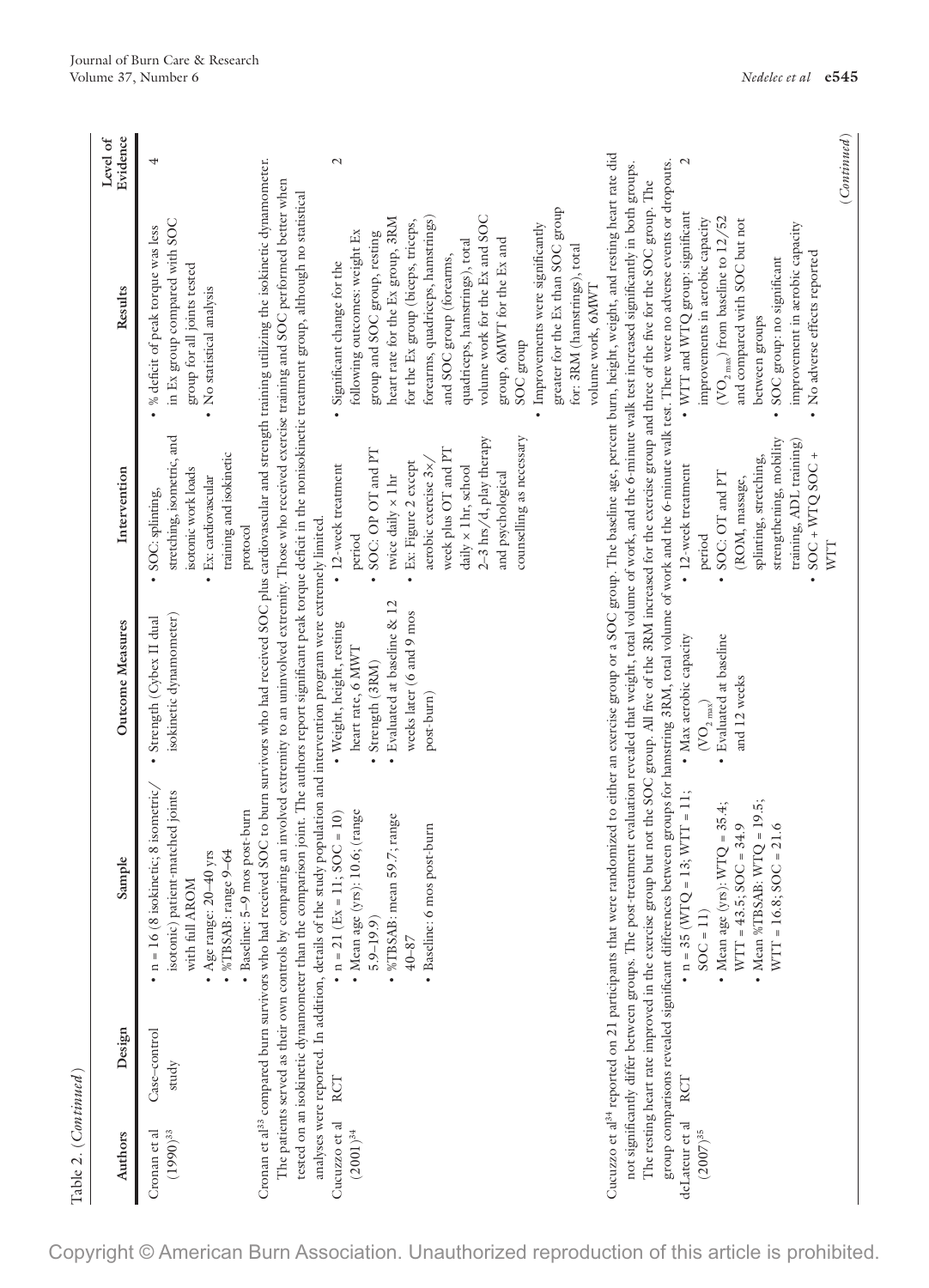| Table 2. ( <i>Continued</i> )                        |                                                                                                                                                          |                                                      |                                                |                                                                                                                                                                                                                                                                                                                                                                                                                                                                                                                                                                |                      |
|------------------------------------------------------|----------------------------------------------------------------------------------------------------------------------------------------------------------|------------------------------------------------------|------------------------------------------------|----------------------------------------------------------------------------------------------------------------------------------------------------------------------------------------------------------------------------------------------------------------------------------------------------------------------------------------------------------------------------------------------------------------------------------------------------------------------------------------------------------------------------------------------------------------|----------------------|
| Design<br>Authors                                    | Sample                                                                                                                                                   | Outcome Measures                                     | Intervention                                   | Results                                                                                                                                                                                                                                                                                                                                                                                                                                                                                                                                                        | Evidence<br>Level of |
|                                                      |                                                                                                                                                          |                                                      |                                                | In 2007, de Lateur et al <sup>55</sup> published the first RCT involving adult burn survivors. Participants were randomly assigned to one of three groups: (1) "functional restoration" (80C); (2)<br>work-to-tolerance group (WTT); and (3) work-to-quota (WTQ). The WTT group performed aerobic exercise at their target heart rate for as long as tolerated to a maximum of 30<br>minutes. The WTQ group exercised to preset quotas that gradually increased the exercise intensity. The maximal oxygen consumption of the WTT and WTQ groups significantly |                      |
| RCT<br>Ebid et al                                    | increased more than the SOC group. There was, however, no difference between the two exercise groups.<br>• $n = 31$ adults (Ex = 15;                     | • Strength (Biodex                                   | 8-week treatment                               | • Knee and ankle strength was                                                                                                                                                                                                                                                                                                                                                                                                                                                                                                                                  | $\mathcal{L}$        |
| $(2012)^{36}$                                        | • Mean age (yrs): $Ex = 35.86$ ;<br>$SOC = 16$                                                                                                           | Evaluated at baseline and<br>isokinetic dynamometer) | SOC: home program<br>period                    | significantly greater in healthy subjects<br>compared with burn survivors                                                                                                                                                                                                                                                                                                                                                                                                                                                                                      |                      |
|                                                      | $36 - 45$<br>%TBSAB range:<br>$SOC = 36.06$                                                                                                              | Matched healthy controls<br>8 weeks later            | (ROM, splinting,                               | Knee and ankle strength significantly                                                                                                                                                                                                                                                                                                                                                                                                                                                                                                                          |                      |
|                                                      | • Baseline: ~50 d post-burn                                                                                                                              | compared with baseline                               | stretching of LE, daily<br>walking, functional | increased in both treatment groups<br>across time                                                                                                                                                                                                                                                                                                                                                                                                                                                                                                              |                      |
|                                                      |                                                                                                                                                          | measures                                             | ambulation, resistance                         | Mean % change in strength was<br>$\bullet$                                                                                                                                                                                                                                                                                                                                                                                                                                                                                                                     |                      |
|                                                      |                                                                                                                                                          |                                                      | exercises, ADL<br>$\text{training}$            | significantly greater for Ex group<br>compared with SOC                                                                                                                                                                                                                                                                                                                                                                                                                                                                                                        |                      |
|                                                      |                                                                                                                                                          |                                                      | • Ex: whole body                               |                                                                                                                                                                                                                                                                                                                                                                                                                                                                                                                                                                |                      |
|                                                      |                                                                                                                                                          |                                                      | vibration 3x/52                                |                                                                                                                                                                                                                                                                                                                                                                                                                                                                                                                                                                |                      |
|                                                      |                                                                                                                                                          |                                                      |                                                | In 2012, Ebid et al <sup>36</sup> conducted a RCT studying two groups of burn survivors who received either whole body vibration (WBV) plus SOC or SOC only. Whole body vibration involved                                                                                                                                                                                                                                                                                                                                                                     |                      |
|                                                      | strength was significantly reduced relative to the healthy controls at baseline but nearly returned to the healthy, matched, controls after the 8 weeks. |                                                      |                                                | the subject standing in a 90° squat position on a vibrating platform. The authors measured strength outcome and compared it to healthy, matched controls at baseline. Both groups<br>demonstrated an increase in strength after 8 weeks of treatment, although the WBV group's strength gains were significantly greater than the SOC group. The burn survivors'                                                                                                                                                                                               |                      |
| RCT<br>Ebid et al                                    | $SOC = 17;$<br>• $n = 33$ (Ex = 16;                                                                                                                      | • Strength (Biodex System-3                          | • 12-week treatment                            | • Quad strength: significantly less for                                                                                                                                                                                                                                                                                                                                                                                                                                                                                                                        | $\mathcal{L}$        |
| $(2014)^{14}\,$                                      | healthy = $20)$                                                                                                                                          | dynamometer)                                         | period                                         | burn survivors compared with healthy                                                                                                                                                                                                                                                                                                                                                                                                                                                                                                                           |                      |
|                                                      | • Mean age (yrs): $Ex = 13.46$ ;                                                                                                                         | Quadriceps size (tape                                | SOC: home program                              | subjects at baseline; significantly                                                                                                                                                                                                                                                                                                                                                                                                                                                                                                                            |                      |
|                                                      | $SOC = 13.6$ ; healthy = 14.2                                                                                                                            | measure)                                             | Ex: $SOC + 3 \times 52$ ,                      | increased for Ex and SOC group but                                                                                                                                                                                                                                                                                                                                                                                                                                                                                                                             |                      |
|                                                      | $Ex = 48.86;$<br>• Mean %TBSAB:                                                                                                                          | Gait parameters                                      | treadmill warm-up,                             | significantly more for Ex                                                                                                                                                                                                                                                                                                                                                                                                                                                                                                                                      |                      |
|                                                      | $SOC = 42.4$                                                                                                                                             | (GAITRite system)                                    | hotpacks, stretching,                          | Quad size: significantly greater for                                                                                                                                                                                                                                                                                                                                                                                                                                                                                                                           |                      |
|                                                      | • LE burns                                                                                                                                               | Evaluated at baseline and                            | isokinetic exercises                           | healthy subjects compared with burn                                                                                                                                                                                                                                                                                                                                                                                                                                                                                                                            |                      |
|                                                      |                                                                                                                                                          | 12 weeks later                                       |                                                | survivors at baseline; significant                                                                                                                                                                                                                                                                                                                                                                                                                                                                                                                             |                      |
|                                                      |                                                                                                                                                          | • Matched healthy controls                           |                                                | increase in Ex group                                                                                                                                                                                                                                                                                                                                                                                                                                                                                                                                           |                      |
|                                                      |                                                                                                                                                          | compared with baseline                               |                                                | All gait parameters: significantly<br>$\bullet$                                                                                                                                                                                                                                                                                                                                                                                                                                                                                                                |                      |
|                                                      |                                                                                                                                                          | measures                                             |                                                | different for burn survivors compared                                                                                                                                                                                                                                                                                                                                                                                                                                                                                                                          |                      |
|                                                      |                                                                                                                                                          |                                                      |                                                | significantly increased for Ex and SOC<br>with healthy subjects at baseline;                                                                                                                                                                                                                                                                                                                                                                                                                                                                                   |                      |
|                                                      |                                                                                                                                                          |                                                      |                                                | but significantly more for Ex group                                                                                                                                                                                                                                                                                                                                                                                                                                                                                                                            |                      |
|                                                      |                                                                                                                                                          |                                                      |                                                | The one pediatric study not conducted by the Galveston group was a RCT in 2014, by Ebid et al. <sup>14</sup> Children with lower extremity burns were randomized to either a 12 week isokinetic                                                                                                                                                                                                                                                                                                                                                                |                      |
|                                                      |                                                                                                                                                          |                                                      |                                                | quad strengthening program in addition to SOC or just SOC. They evaluated the effect of an isokinetic quad strengthening program on the size and strength of the quadriceps and on                                                                                                                                                                                                                                                                                                                                                                             |                      |
| greater for the exercise group compared with the SOC |                                                                                                                                                          |                                                      |                                                | gait parameters. All measures significantly improved for both groups during the 12-week treatment period except quad size for the SOC group. The improvements were significantly<br>group for all measures. They also compared baseline measures of quad size and strength and gait parameters to age-matched                                                                                                                                                                                                                                                  |                      |
|                                                      |                                                                                                                                                          |                                                      |                                                | healthy children. All baseline measures differed significantly from those of healthy children. It should be noted that the resistance training program prescribed used the same equipment                                                                                                                                                                                                                                                                                                                                                                      |                      |
|                                                      | that was used for testing therefore some of the strength benefits may be attributed to increased familiarity with the testing equipment.                 |                                                      |                                                |                                                                                                                                                                                                                                                                                                                                                                                                                                                                                                                                                                | (Continued)          |

Copyright © American Burn Association. Unauthorized reproduction of this article is prohibited.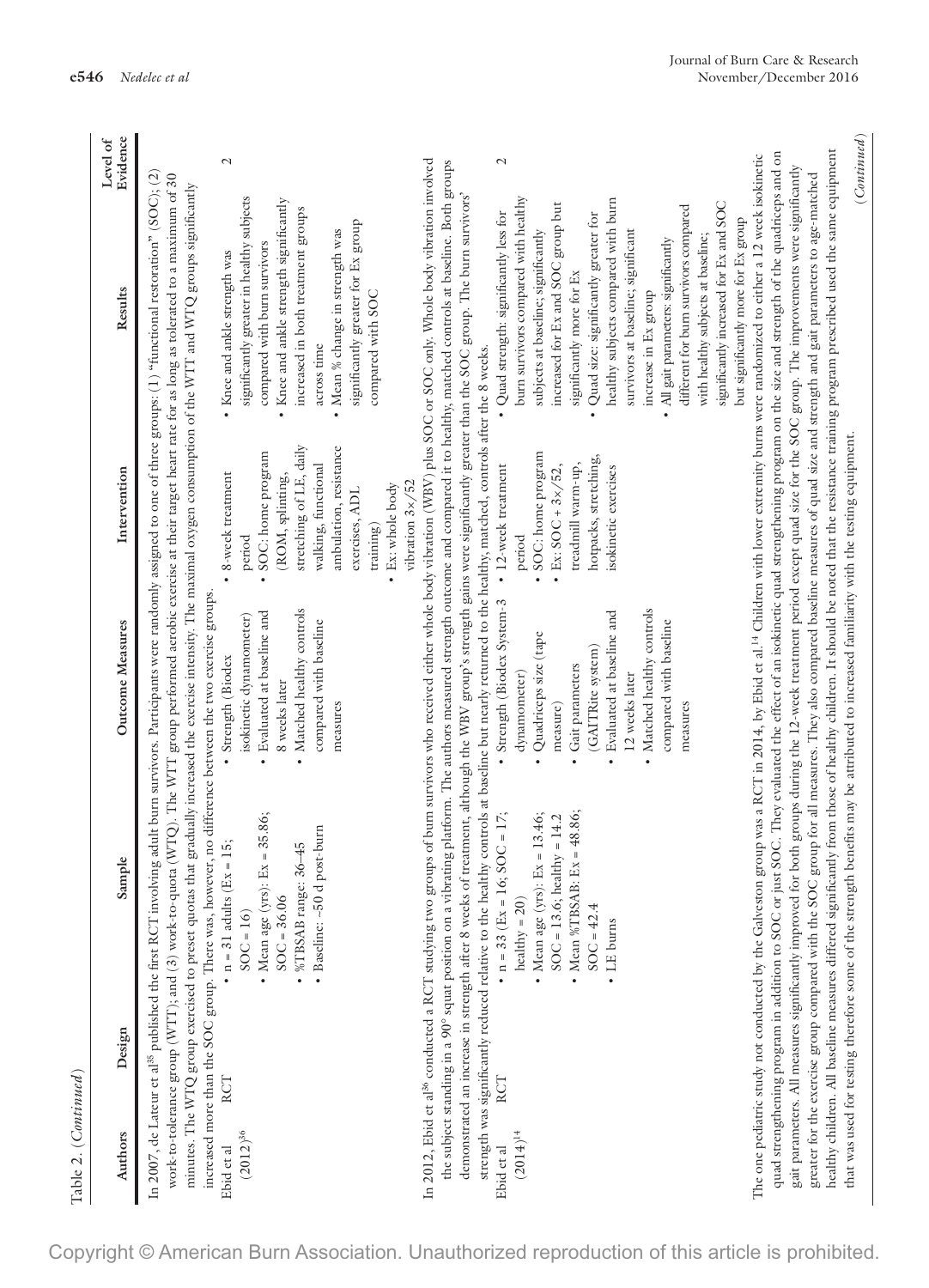|              | Evidence<br>Level of | $\mathcal{L}$                                                                                                                    |
|--------------|----------------------|----------------------------------------------------------------------------------------------------------------------------------|
|              | Results              | torque significantly increased for Ex<br>· Peak knee extensor and flexor                                                         |
|              |                      | group from baseline to post-training                                                                                             |
| Intervention |                      | • 12-week treatment<br>SOC: OT & PT                                                                                              |
|              |                      | $\bullet$ Ex: $3 \times / w$ k, treadmill<br>warm up, quadriceps<br>period                                                       |
|              | Outcome Measures     | Strength (Biodex System-3<br>• Baseline comparison to<br>Ambulation speed<br>dynamometer)                                        |
|              |                      | healthy subjects                                                                                                                 |
|              | Sample               | • Mean %TBSAB: 45.5 (range<br>• $n = 40$ (Ex = 20; SOC = 20;<br>$SOC = 27.3$ ; healthy = 24.6<br>• Mean age (yrs): $Ex = 24.6$ ; |
|              |                      | · Baseline: 6 mos post-burn<br>healthy = $23$ )<br>$35 - 55\%$                                                                   |
|              | Design               | RCT                                                                                                                              |
|              | Authors              | $(2012)^{19}$<br>Ebid et al                                                                                                      |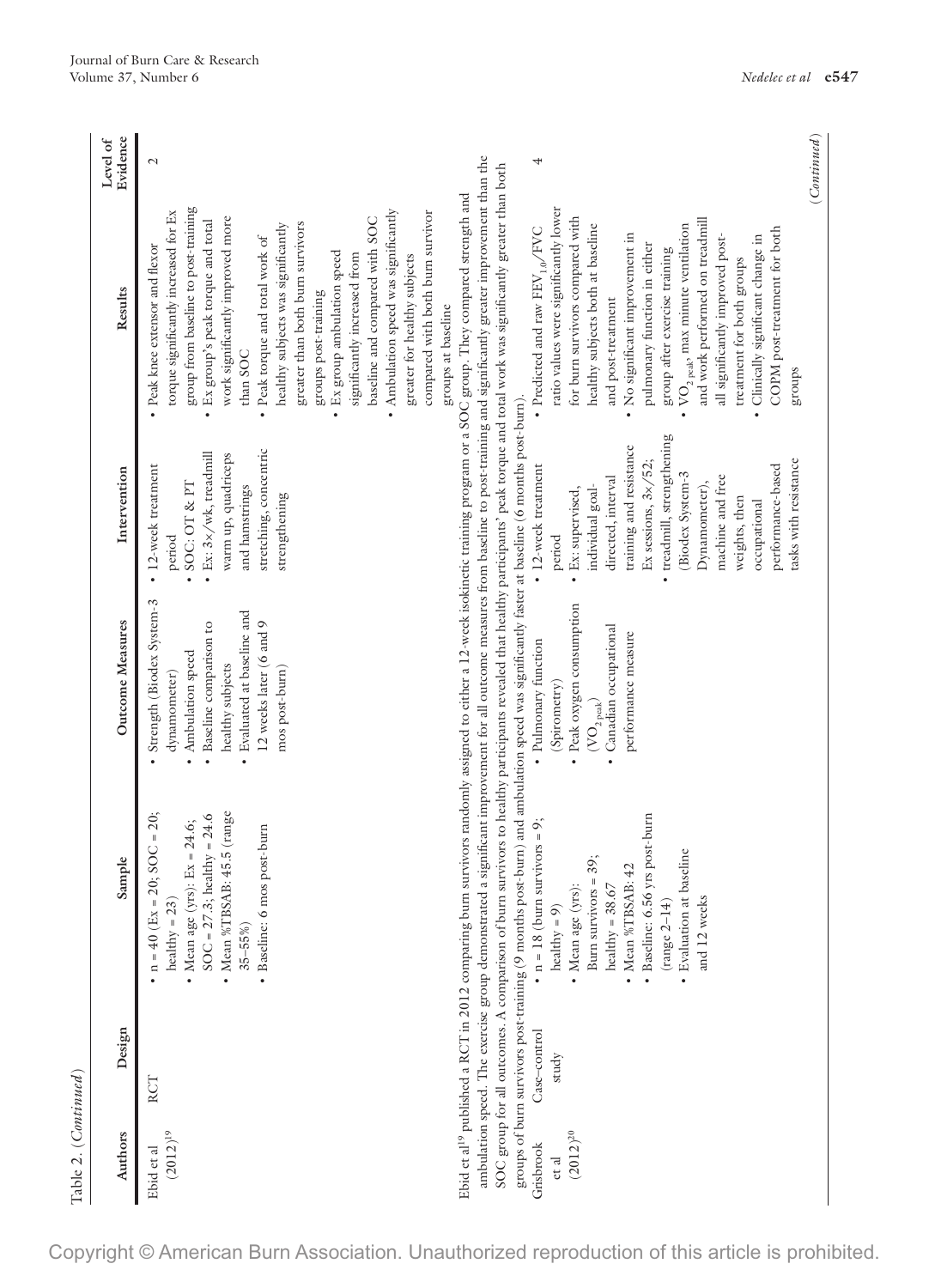| Table 2. (Continued)                                         |                                                                                                                                                                                   |                                                                                                                                                                            |                                                                            |                                                                                                                                                                                                                                                                                                                                                                                                                                                                                                                                                                                                                                                                                                                                                                                                                                                                                                                                                                         |                             |
|--------------------------------------------------------------|-----------------------------------------------------------------------------------------------------------------------------------------------------------------------------------|----------------------------------------------------------------------------------------------------------------------------------------------------------------------------|----------------------------------------------------------------------------|-------------------------------------------------------------------------------------------------------------------------------------------------------------------------------------------------------------------------------------------------------------------------------------------------------------------------------------------------------------------------------------------------------------------------------------------------------------------------------------------------------------------------------------------------------------------------------------------------------------------------------------------------------------------------------------------------------------------------------------------------------------------------------------------------------------------------------------------------------------------------------------------------------------------------------------------------------------------------|-----------------------------|
| Authors                                                      | Sample<br>Design                                                                                                                                                                  | Outcome Measures                                                                                                                                                           | Intervention                                                               | Results                                                                                                                                                                                                                                                                                                                                                                                                                                                                                                                                                                                                                                                                                                                                                                                                                                                                                                                                                                 | <b>Evidence</b><br>Level of |
|                                                              | In 2012, Grisbrook et al <sup>20</sup> conducted a case-control study                                                                                                             |                                                                                                                                                                            |                                                                            | directed training program. All burn survivors were at least 2 years post-burn with at least a 20% surface area burn. There was a statistically significant difference in the force expiratory<br>examining the effects of a 12-week exercise training program on pulmonary function and aerobic capacity of burn survivors<br>volume/forced vital capacity ratios of burn survivors compared with healthy controls, both at baseline and post-exercise program. After the exercise program, aerobic capacity as<br>compared with healthy controls. Nine burn survivors and nine healthy control participants were recruited into a supervised, individualized, occupational performance, and goal-                                                                                                                                                                                                                                                                      |                             |
|                                                              | that were important to them and their satisfaction with their performance significantly improved.<br>measured by $\text{VO}_{2\text{peak}}$ maximal minute ventilation and        |                                                                                                                                                                            |                                                                            | work performance on the treadmill significantly improved relative to baseline for both groups, but there was no improvement in<br>pulmonary function for either group with time. There was also a clinically significant increase in occupational performance for both groups, thus their ability to participate in activities                                                                                                                                                                                                                                                                                                                                                                                                                                                                                                                                                                                                                                          |                             |
| Case-control<br>study<br>$(2013)^{37}$<br>Grisbrook<br>et al | • Same as Grisbrook et al (2012)                                                                                                                                                  | · Strength (Biodex System-3<br>dynamometer)<br>LBM (DEXA)                                                                                                                  | · Same as Grisbrook et al<br>(2012)                                        | survivors and all nine healthy subjects:<br>reported on a subgroup of burn<br>· Peak torque, work, and power:                                                                                                                                                                                                                                                                                                                                                                                                                                                                                                                                                                                                                                                                                                                                                                                                                                                           | 4                           |
|                                                              |                                                                                                                                                                                   |                                                                                                                                                                            |                                                                            | Significant increase in LBM with<br>significant improvement across all<br>muscle groups with treatment<br>exercise for both groups<br>$\bullet$                                                                                                                                                                                                                                                                                                                                                                                                                                                                                                                                                                                                                                                                                                                                                                                                                         |                             |
|                                                              | combined the burn survivors and healthy participants.                                                                                                                             |                                                                                                                                                                            |                                                                            | strength outcomes. There was no between group effect for any of the strength outcomes. They also reported that there was an increase in LBM postexercise for the group when they<br>the analysis, the authors combined the data of the burn survivors and nonburned healthy controls to determine the within group effect, which demonstrated an increase for all of the<br>Further analysis of the case-control study published in 2012 <sup>20</sup> was published in 2013 <sup>37</sup> and reported on the effect of the exercise training program on muscle strength and LBM. For                                                                                                                                                                                                                                                                                                                                                                                  |                             |
| RCT<br>Hardee et al<br>$(2014)^{38}$                         | • $n = 47$ (Ex = 24; SOC = 23)<br>3<br>Ex = 13; SOC =<br>• Mean age (yrs):                                                                                                        | Strength (Biodex System-3<br>· Height, weight<br>dynamometer)                                                                                                              | • 12-week treatment<br>immediately post-<br>period beginning               | corrected for body weight, $\mathrm{VO}_{2\mathrm{peak}},$<br>Significant difference between<br>groups for peak torque when                                                                                                                                                                                                                                                                                                                                                                                                                                                                                                                                                                                                                                                                                                                                                                                                                                             | $\mathcal{L}$               |
|                                                              | $Ex = 60; SOC = 59$<br>• Mean %TBSAB:                                                                                                                                             | · Peak oxygen consumption<br>· Mixed muscle fractional<br>isotope infusion study)<br>synthetic rate (stable<br>LBM (DEXA)<br>$(\mathrm{VO}_{\mathrm{2peak}})$<br>$\bullet$ | SOC group: OT/PT<br>home program<br>Ex: Figure 2<br>discharge<br>$\bullet$ | Significant change with treatment:<br>discharge to 12 months post-burn<br>post treatment and whole-body,<br>leg, arm, and % change in LBM<br>% change in LBM discharge to<br>both Ex and SOC group's<br>for whole-body and leg                                                                                                                                                                                                                                                                                                                                                                                                                                                                                                                                                                                                                                                                                                                                          |                             |
|                                                              |                                                                                                                                                                                   |                                                                                                                                                                            |                                                                            | post-treatment but there was no<br>reduced between discharge and<br>muscle fractional synthetic rate<br>difference between groups                                                                                                                                                                                                                                                                                                                                                                                                                                                                                                                                                                                                                                                                                                                                                                                                                                       |                             |
|                                                              | with a decrease in hypermetabolism, but there was no difference between groups, demonstrating that exercise training did not negatively affect hypermetabolism in burn survivors. |                                                                                                                                                                            |                                                                            | In 2014, Hardee et al <sup>38</sup> conducted a RCT studying the effect of a 12-week exercise program initiated immediately after discharge from the acute care center compared with SOC, as opposed<br>LBM between discharge and 12 months post-burn. Both groups demonstrated a reduction in muscle fractional synthetic rate between discharge and post-treatment, which is consistent<br>significantly greater relative peak torque, VO <sub>2psak</sub> , percent change in whole-body, leg and arm LBM between discharge and post-treatment, and percent change in whole-body and leg<br>age, height, weight, TBSA burned, length of stay, or female to male ratio. After completion of the exercise program comparison between groups revealed that the exercise group had<br>to 6 months post-burn, which was the case with all of their previous reports from this group. There was no difference between the exercise group and the SOC group at baseline for |                             |
|                                                              |                                                                                                                                                                                   |                                                                                                                                                                            |                                                                            |                                                                                                                                                                                                                                                                                                                                                                                                                                                                                                                                                                                                                                                                                                                                                                                                                                                                                                                                                                         | (Continued)                 |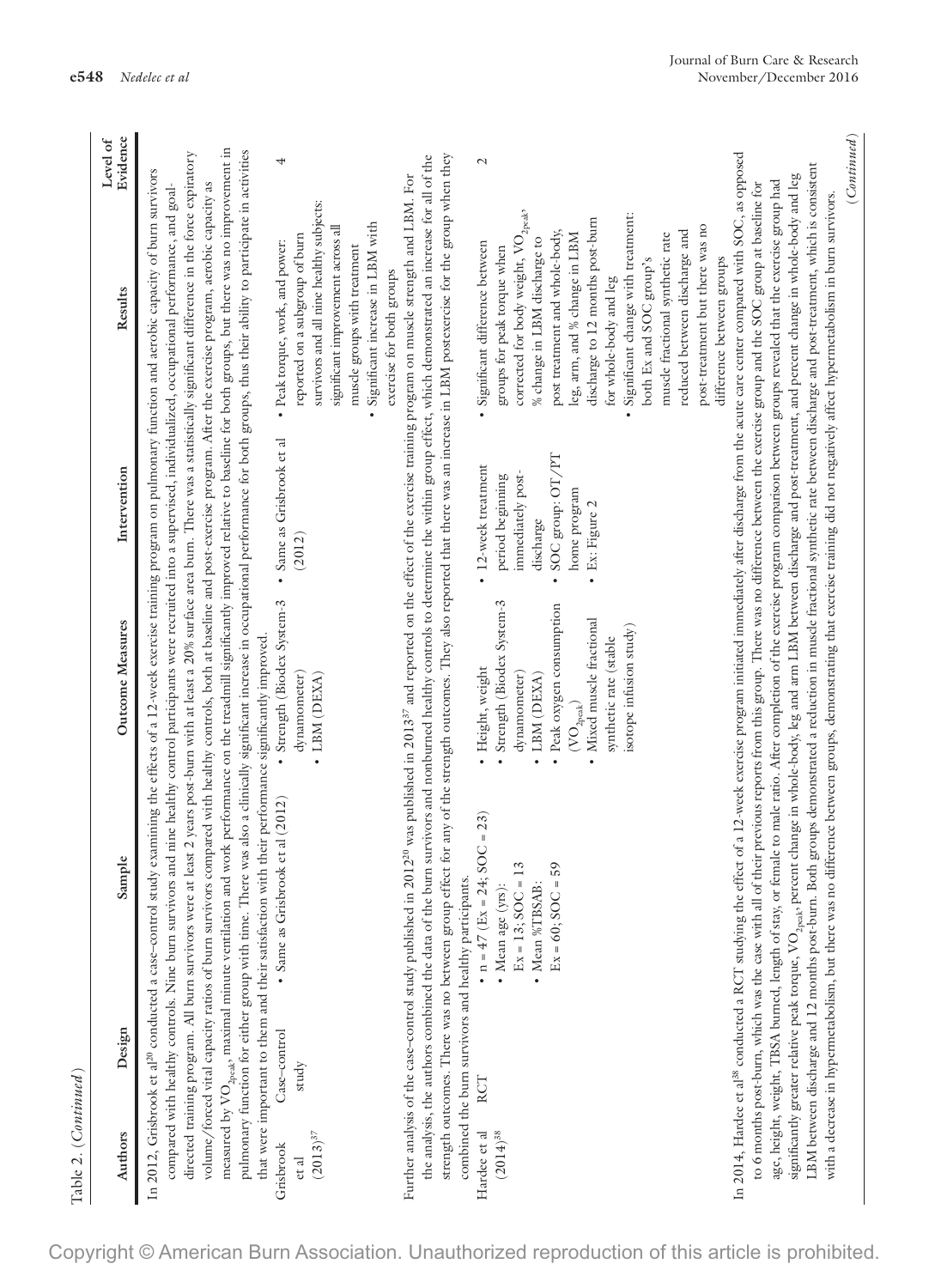| $1$ avic $2.$ (Continue $\mu$ ) |                                                   |                                                                                                                                                                                                                                                                                           |                                                                                                                                                                  |                                                                                                                                                                           |                                                                                                                                                                                                                                                                                                                                                                                                                                                                                                                                                                                           |                      |
|---------------------------------|---------------------------------------------------|-------------------------------------------------------------------------------------------------------------------------------------------------------------------------------------------------------------------------------------------------------------------------------------------|------------------------------------------------------------------------------------------------------------------------------------------------------------------|---------------------------------------------------------------------------------------------------------------------------------------------------------------------------|-------------------------------------------------------------------------------------------------------------------------------------------------------------------------------------------------------------------------------------------------------------------------------------------------------------------------------------------------------------------------------------------------------------------------------------------------------------------------------------------------------------------------------------------------------------------------------------------|----------------------|
| Authors                         | Design                                            | Sample                                                                                                                                                                                                                                                                                    | Outcome Measures                                                                                                                                                 | Intervention                                                                                                                                                              | Results                                                                                                                                                                                                                                                                                                                                                                                                                                                                                                                                                                                   | Evidence<br>Level of |
| $(2012)^{39}$<br>Paratz et al   | Nonrandomized<br>controlled<br>follow-up<br>study | • Ex group: significantly younger,<br>larger surface area burn, longer<br>hospital and ICU stay, increase<br>% hand burns and $#$ of septic<br>$\cdot$ n = 30 (Ex = 16; SOC = 14)<br>• Mean age (yrs): $Ex = 30.4$ ;<br>Mean %TBSAB: $Ex = 47$ ;<br>$SOC = 42.64$<br>SOC 29.9<br>episodes | life (QuickDASH, LEFS,<br>Function and quality of<br>consumption $(\mathrm{VO}_{2\mathrm{peak}})$<br>Strength, grip<br>• Peak oxygen<br>$BSHS-A)$<br><b>NSWT</b> | program of exercises and<br>referral to local therapist<br>· SOC: self-management<br>· Ex: supervised aerobic<br>and resistance training<br>· 12-week treatment<br>period | mos quads, latissimus dorsi, $\rm VO_{2peak}$ ,<br>strength; at 6 weeks quad, latissimus<br>Significant change with treatment:<br>quad, latissimus dorsi, R & L grip<br>dorsi, $\mathrm{VO}_{2\mathrm{peak}}$ , $\mathrm{QuickDASH};$ at 3<br>groups: at baseline R & L grip<br>strength, LEFS, QuickDASH<br>Significant difference between<br>• No adverse effects reported<br>MSWT, QuickDASH                                                                                                                                                                                           | S                    |
|                                 |                                                   |                                                                                                                                                                                                                                                                                           |                                                                                                                                                                  |                                                                                                                                                                           | A nonrandomized, follow-up study conducted in Australia was also reported in 2012. <sup>39</sup> Burn survivors recruited into this study were assigned to the exercise plus SOC group if they lived<br>in close proximity to the burn center to attend therapy sessions on a regular basis for a 6-week period of time or were assigned to SOC if they lived far enough from the burn center<br>that they could only attend intermittent follow up appointments. Study outcomes included the modified shuttle walk test, VO <sub>2pak</sub> , muscle and grip strength, QuickDASH, lower |                      |
|                                 |                                                   |                                                                                                                                                                                                                                                                                           |                                                                                                                                                                  |                                                                                                                                                                           | extremity functional scale and burn-specific health scale (BSHS)—abbreviated version. At baseline, the exercise group was significantly younger, had larger surface area burns, stayed<br>longer in the intensive care unit and hospital, less grip strength, and was twice as likely to have hand burns and septic episodes during the acute stay. For the BSHS, the motor and                                                                                                                                                                                                           |                      |
|                                 |                                                   | heart rate, shuttle distance, lower extremity functional                                                                                                                                                                                                                                  |                                                                                                                                                                  |                                                                                                                                                                           | skills subdomain was significantly higher for the exercise group at baseline. All outcome measures significantly improved over time for the exercise group and all except VO <sub>2peak</sub> , resting<br>total score for the SOC group with time, in fact the psychological domain significantly worsened with time for this group. Hand function improved for both groups with time. The<br>scale and <i>QuickDASH</i> for the SOC group. In addition, there was no significant improvement in any of the domains or the                                                               |                      |
|                                 |                                                   |                                                                                                                                                                                                                                                                                           |                                                                                                                                                                  |                                                                                                                                                                           | group allocation procedure employed in this study makes it very difficult to conclude that the aerobic and resistive exercise training components were responsible for the difference in<br>outcomes since there are so many differences between their baseline characteristics and the after discharge care that these patients received. However, despite the fact that the exercise                                                                                                                                                                                                    |                      |
|                                 |                                                   | burn center had substantial benefits relative to the "self-management" SOC program.                                                                                                                                                                                                       |                                                                                                                                                                  |                                                                                                                                                                           | outcomes were more substantial than the SOC group that was not treated at the burn center. Thus, the overall rehabilitation program that was received by the group treated at the<br>group had larger burns that required longer inpatient care and were more likely to involve their hands, their improvement across time for impairment, functional and quality of life                                                                                                                                                                                                                 |                      |
| $(1988)^{40}$<br>Parrott et al  | controlled<br>Historically                        | historical<br>• $n = 40$ (Ex = 20;<br>$controls = 20)$                                                                                                                                                                                                                                    | Number of OT/PT visits<br>$\cdot$ 1.03                                                                                                                           | OT/PT (unstructured<br>$\cdot$ Control: 1-2 hrs/d                                                                                                                         | · Ex compared with control:<br>· Similar LOS                                                                                                                                                                                                                                                                                                                                                                                                                                                                                                                                              | 4                    |
|                                 | study                                             | $.5 - 50$<br>• Age range: $18-65$ yrs<br>%TBSAB: range                                                                                                                                                                                                                                    | Subjective questionnaire<br>Time returning to work                                                                                                               | $\cdot$ Ex: 2 hrs/d of IP OT/PT<br>individualized program)                                                                                                                | decreased number of OP visits<br>and earlier return to work                                                                                                                                                                                                                                                                                                                                                                                                                                                                                                                               |                      |
|                                 |                                                   |                                                                                                                                                                                                                                                                                           |                                                                                                                                                                  | work, bicycle work, UE                                                                                                                                                    | (structured circuit of pulley · Positive participant feedback on<br>questionnaire                                                                                                                                                                                                                                                                                                                                                                                                                                                                                                         |                      |

ergometer, LE mat work, chin-ups, stair step work, writing on and cleaning a mirror, macramé or belt work, UE wand exercise, a

ergometer, LE mat work,

work, UE wand exercise, a

writing on and cleaning a chin-ups, stair step work,

mirror, macramé or belt

• No statistical analysis

• No statistical analysis

 $\label{eq:continued} (Continued)$ (*Continued*)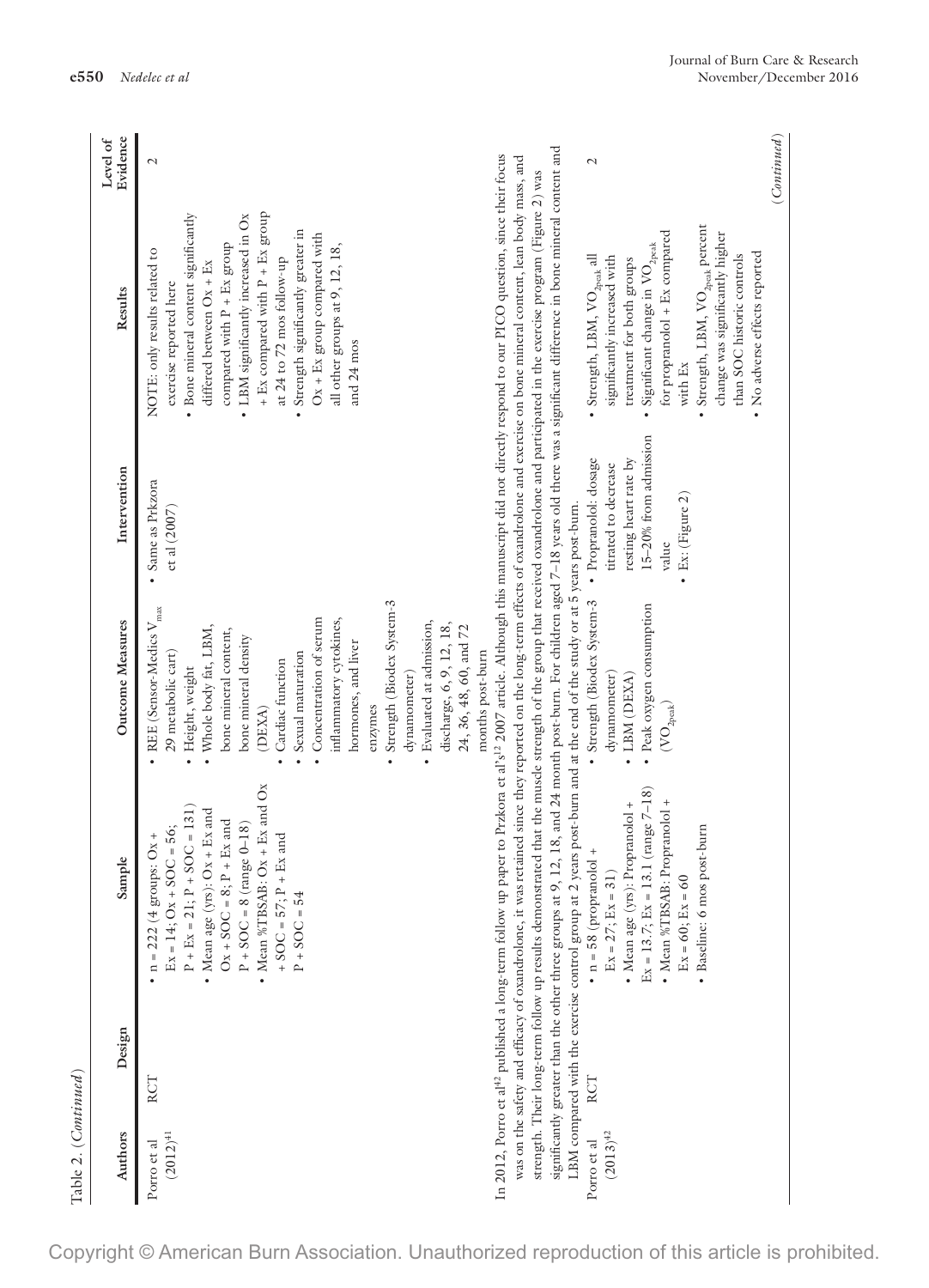| ╮<br>١<br>ć<br>r |  |
|------------------|--|
| ς                |  |

| Evidence<br>Level of |                                                                                                                                                                                                                                                                                                                                                                                                                                                                                                                                                                                                                                                                                                                                                                                                                                                                                                                                                                                                                                                                                                                                                                                  |
|----------------------|----------------------------------------------------------------------------------------------------------------------------------------------------------------------------------------------------------------------------------------------------------------------------------------------------------------------------------------------------------------------------------------------------------------------------------------------------------------------------------------------------------------------------------------------------------------------------------------------------------------------------------------------------------------------------------------------------------------------------------------------------------------------------------------------------------------------------------------------------------------------------------------------------------------------------------------------------------------------------------------------------------------------------------------------------------------------------------------------------------------------------------------------------------------------------------|
| Results              | weight, LBM, strength, or VO <sub>2peak</sub><br>LBM showed a significant mean %<br>change in Ex compared with SOC<br>groups and $Ox + SOC$ and $P + Ex$<br>significantly increase in Ex groups<br>• No baseline differences in height,<br>$Ox + Ex$ group compared with all<br>Weight significantly increased in<br>other groups and for Ox + SOC<br>• Ex groups showed significantly<br>strength change than P + SOC<br>NOTE: only results related to<br>greater increases in mean %<br>compared with P + SOC<br>compared with P + SOC<br>VO <sub>2peak</sub> mean % change<br>exercise reported here.<br>compared with SOC                                                                                                                                                                                                                                                                                                                                                                                                                                                                                                                                                    |
| Intervention         | • SOC: same as Suman<br>mos post-burn<br>discharge to 9<br>• Ex (Figure 2)<br>ctal(2003)                                                                                                                                                                                                                                                                                                                                                                                                                                                                                                                                                                                                                                                                                                                                                                                                                                                                                                                                                                                                                                                                                         |
| Outcome Measures     | • Strength (Biodex System-3 • Ox or P administered<br>· Peak oxygen consumption<br>• Hormone panel<br>· LBM (DEXA)<br>dynamometer<br>$\left(\mathrm{VO}_{\mathrm{2peak}}\right)$                                                                                                                                                                                                                                                                                                                                                                                                                                                                                                                                                                                                                                                                                                                                                                                                                                                                                                                                                                                                 |
| Sample               | In 2013, Porro et al <sup>41</sup> published a report examining the effects of propranolol and exercise. The two groups received propranolol and exercise or exercise alone with the exercise program<br>participate in the exercise program and did not receive propranolol and found the exercise groups had significantly greater percent change in strength, lean body mass and VO $_{\rm 2peak}$<br>described in Figure 2. There was a significant increase in muscle strength, lean body mass, and VO <sub>2peak</sub> after the 12-week exercise program for both groups with the VO <sub>2peak</sub> being<br>significantly higher in the group receiving propranolol compared with exercise alone. The authors also compared both groups to historic controls who received SOC but did not<br>• $n = 51$ (4 groups: Ox + Ex = 14;<br>• Mean %TBSAB: $Ox + Ex = 52.1$ ;<br>• Mean age (yrs): $Ox + Ex = 12.1$ ;<br>$Ex = 17; P +$<br>$Ex = 10.9; P + SOC = 11.8$<br>$Ex = 55.6; P + SOC = 51.6$<br>· Baseline: 6 mos post-burn<br>$Ox + SOC = 11.8; P +$<br>$Ox + SOC = 54.7; P +$<br>$O_X + SOC = 9; P +$<br>$\left(\text{range } 7\text{--}18\right)$<br>$SOC = 11$ ), |
| Design               | RCT                                                                                                                                                                                                                                                                                                                                                                                                                                                                                                                                                                                                                                                                                                                                                                                                                                                                                                                                                                                                                                                                                                                                                                              |
| Authors              | Pkzora et al<br>$(2007)^{12}$                                                                                                                                                                                                                                                                                                                                                                                                                                                                                                                                                                                                                                                                                                                                                                                                                                                                                                                                                                                                                                                                                                                                                    |

with placebo. Lean body mass showed a significant mean percent increase associated with oxandrolone and exercise compared with the other three groups and with oxandrolone alone with placebo. Lean body mass showed a significant mean percent increase associated with oxandrolone and exercise compared with the other three groups and with oxandrolone alone  $\overline{2}$ Using the same design and study groups as Suman et al,<sup>43</sup> Przkora et al<sup>12</sup> examined the effects of oxandrolone (instead of rhGH) and exercise on muscle strength and cardiopulmonary Using the same design and study groups as Suman et al,<sup>48</sup> Przkora et al<sup>12</sup> examined the effects of oxandrolone (instead of rhGH) and exercise on muscle strength and cardiopulmonary fitness were. There was a significant increase in body weight associated with oxandrolone and exercise compared with the other three groups and with oxandrolone alone compared fitness were. There was a significant increase in body weight associated with oxandrolone and exercise compared with the other three groups and with oxandrolone alone compared compared with placebo with exercise and placebo with SOC. Muscle strength significantly increased in all groups compared with the placebo and SOC. Aerobic capacity (VO<sub>2peak</sub>) compared with placebo with exercise and placebo with SOC. Muscle strength significantly increased in all groups compared with the placebo and SOC. Aerobic capacity (VO<sub>200k)</sub> • All baseline measures of pulmonary • All baseline measures of pulmonary Significant increases in pulmonary • Significant increases in pulmonary decreased in burn compared with function and  $\rm{VO}_{2\rm{peak}}$  in Ex group function and  $\rm VO_{2peak}$  in Ex group decreased in burn compared with difference for mean % change difference for mean % change in max voluntary ventilation, in max voluntary ventilation, · Significant between groups • Significant between groups function were significantly function were significantly significantly increased in both exercise groups compared with the SOC groups suggesting that oxandrolone alone has no demonstrable impact on this variable. significantly increased in both exercise groups compared with the SOC groups suggesting that oxandrolone alone has no demonstrable impact on this variable. healthy children healthy children after 12/52 after 12/52 • SOC: as Suman et al • SOC: as Suman et al • 12-week treatment • 12-week treatment Ex: Figure 2 • Ex: Figure 2 (2001) period · Peak oxygen consumption • Peak oxygen consumption • Treadmill time (modified  $({\rm VO}_{\rm peak})$ <br>• Treadmill time (modified voluntary ventilation) voluntary ventilation) - Pulmonary function • Pulmonary function  $(\mathrm{FFV}_{1.0}, \mathrm{FVC}, \max$  $(EEV_{1.0}, FVC, max$ Bruce protocol) Bruce protocol) • Mean age (yrs): healthy =  $12.6$ ; • Mean age (yrs): healthy =  $12.6$ ;  $Ex = 10.6$ ;  $SOC = 10.7$  (range)  $Ex = 10.6$ ;  $SOC = 10.7$  (range RCT •  $n = 51$  (Ex = 17; SOC = 14, •  $n = 51$  (Ex = 17; SOC = 14, • Mean %TBSAB:  $Ex = 59.8$ ; 7–18)<br>• Mean %TBSAB: Ex = 59.8; • Baseline: 6 mos post-burn • Baseline: 6 mos post-burn healthy =  $20)$ healthy =  $20$ )  $SOC = 57.2$ SOC = 57.2 RCT Suman et al Suman et al  $(2002)^{16}$ 

treadmill time, and  $\text{VO}_{\text{2peak}}$ 

treadmill time, and  $\mathrm{VO}_{2\mathrm{peak}}$ 

(*Continued*)

 $(Continued)$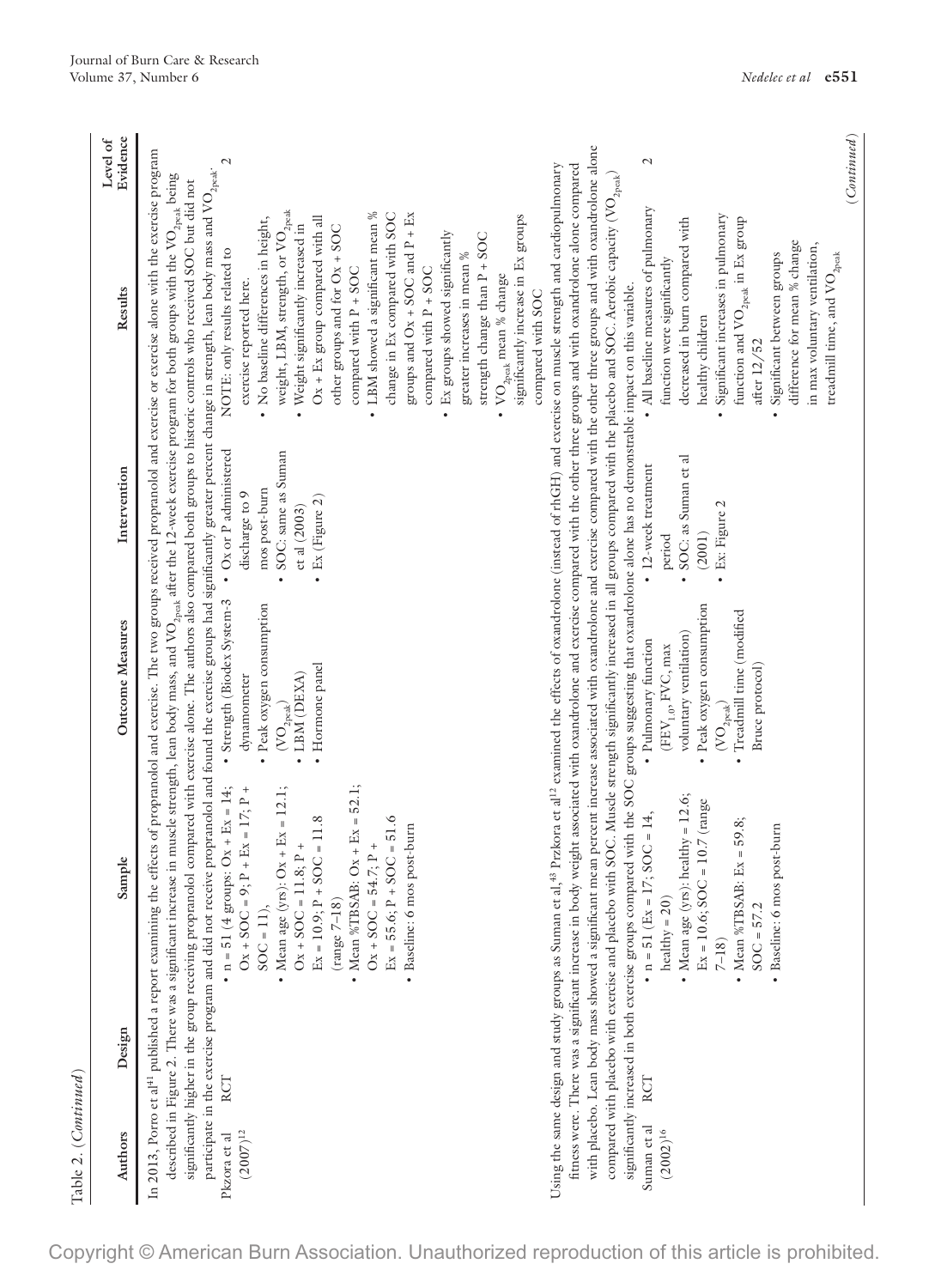| Table 2. (Continued)                  |                                                         |                                                                                                                                |                                     |                               |                                                                                                                                                                                                                                                                                                                                                                                                                                                                                                            |                      |
|---------------------------------------|---------------------------------------------------------|--------------------------------------------------------------------------------------------------------------------------------|-------------------------------------|-------------------------------|------------------------------------------------------------------------------------------------------------------------------------------------------------------------------------------------------------------------------------------------------------------------------------------------------------------------------------------------------------------------------------------------------------------------------------------------------------------------------------------------------------|----------------------|
| Authors                               | Design                                                  | Sample                                                                                                                         | <b>Outcome Measures</b>             | Intervention                  | Results                                                                                                                                                                                                                                                                                                                                                                                                                                                                                                    | Evidence<br>Level of |
|                                       |                                                         |                                                                                                                                |                                     |                               | In 2002, Suman et al <sup>16</sup> published a study examining the effect of exercise training (Figure 2) compared with SOC on pulmonary function. The pediatric burn survivors were randomly<br>assigned to the exercise group or the SOC group and a group of nonburn children were included as a comparison group. At baseline, the exercise and SOC group did not differ                                                                                                                               |                      |
|                                       | with respect to age, percent burn surface area, height, |                                                                                                                                |                                     |                               | weight, and body surface area but the non-burn groups were significantly heavier. Baseline pulmonary function was normal for<br>exercise and SOC groups compared with the nonburn children. After 12 weeks of exercise there was a significant increase in FEY <sub>12</sub> FVC and MVV with a significant between group<br>the nonburn group and there was no difference in pulmonary function between the exercise and SOC group. However, all pulmonary function tests were significantly lower in the |                      |
|                                       | difference (exercise vs SOC) for MVV, treadmill time,   | and $\mathrm{VO}_{2\mathrm{peak}}$ .<br>$SOC = 16$                                                                             |                                     |                               |                                                                                                                                                                                                                                                                                                                                                                                                                                                                                                            |                      |
| RCT<br>$(2001)^{32}\,$<br>Suman et al |                                                         | • Mean age (yrs): $Ex = 10.5$ ;<br>• $n = 35$ (Ex = 19;                                                                        | Strength (Cybex<br>Height, weight   | • 12-week treatment<br>period | Ex group - mean increased change<br>Significant change with treatment:                                                                                                                                                                                                                                                                                                                                                                                                                                     | $\mathcal{L}$        |
|                                       |                                                         | $SOC = 11$                                                                                                                     | dynamometer)                        | SOC: OP OT &                  | peak torque, total work, average                                                                                                                                                                                                                                                                                                                                                                                                                                                                           |                      |
|                                       |                                                         | • Mean %TBSAB: $Ex = 59.4$ ;                                                                                                   | LBM (DEXA)<br>$\bullet$             | PT 2x/d x 1hr                 | power, LBM, VO <sub>2peak</sub> , peak                                                                                                                                                                                                                                                                                                                                                                                                                                                                     |                      |
|                                       |                                                         | $SOC = 58.0$                                                                                                                   | · Peak oxygen consumption           | $\bullet$ Ex: (Figure 2)      | treadmill time; SOC group - REE                                                                                                                                                                                                                                                                                                                                                                                                                                                                            |                      |
|                                       |                                                         | · Baseline: 6 mos post-burn                                                                                                    | $\rm (VO_{2peak})$                  |                               | significantly increased from baseline                                                                                                                                                                                                                                                                                                                                                                                                                                                                      |                      |
|                                       |                                                         |                                                                                                                                | · REE (metabolic cart)              |                               | Significant between group<br>$\bullet$                                                                                                                                                                                                                                                                                                                                                                                                                                                                     |                      |
|                                       |                                                         |                                                                                                                                | Evaluated at baseline and           |                               | differences: mean change peak                                                                                                                                                                                                                                                                                                                                                                                                                                                                              |                      |
|                                       |                                                         |                                                                                                                                | 12 weeks later (6 and 9             |                               | torque, total work, average work,                                                                                                                                                                                                                                                                                                                                                                                                                                                                          |                      |
|                                       |                                                         |                                                                                                                                | mos post-burn)                      |                               | LBM, change in treadmill time,                                                                                                                                                                                                                                                                                                                                                                                                                                                                             |                      |
|                                       |                                                         |                                                                                                                                |                                     |                               | $\text{VO}_\text{2peak}$                                                                                                                                                                                                                                                                                                                                                                                                                                                                                   |                      |
|                                       |                                                         |                                                                                                                                |                                     |                               | time, and peak oxygen consumption (VO <sub>2pcak</sub> ). Subjects were randomly assigned either to the exercise group or the SOC group. They found a significant improvement in all of these<br>Suman et al <sup>32</sup> studied the effect of a 12-week exercise program (Figure 2) compared with SOC on pediatric burn survivors strength, total work average power, LBM, peak treadmill                                                                                                               |                      |
|                                       |                                                         | parameters, in the exercise group and a significant improvement in time when comparing between the exercise and the SOC group. |                                     |                               |                                                                                                                                                                                                                                                                                                                                                                                                                                                                                                            |                      |
| RCT<br>Suman et al                    |                                                         | • $n = 44$ (GH + Ex = 10;                                                                                                      | · Height, weight                    | $\bullet$ rhGH or $P$         | NOTE: only results related to                                                                                                                                                                                                                                                                                                                                                                                                                                                                              | $\mathcal{L}$        |
| $(2003)^{43}$                         |                                                         | $P + Ex = 13; GHz +$                                                                                                           | · Strength (Biodex System-3         | administered post-            | exercise reported here                                                                                                                                                                                                                                                                                                                                                                                                                                                                                     |                      |
|                                       |                                                         | $SOC = 10; P + SOC = 11)$                                                                                                      | dynamometer)                        | discharge                     | No differences height & weight                                                                                                                                                                                                                                                                                                                                                                                                                                                                             |                      |
|                                       |                                                         | • Mean age (yrs): GH + $Ex = 11.0$ ;                                                                                           | · LBM (DEXA)                        | SOC: same as                  | between 6 and 9 mos post-burn                                                                                                                                                                                                                                                                                                                                                                                                                                                                              |                      |
|                                       |                                                         | $P + Ex = 10.5$ ; GH +                                                                                                         | · Fat-free mass (whole              | Suman et al (2001)            | • LBM increased significantly after                                                                                                                                                                                                                                                                                                                                                                                                                                                                        |                      |
|                                       |                                                         | $SOC = 11.5; P + SOC = 10.8$                                                                                                   | body potassium)                     | Ex: Figure 2<br>$\bullet$     | $12/52$ in all groups except                                                                                                                                                                                                                                                                                                                                                                                                                                                                               |                      |
|                                       |                                                         | $(\mbox{range: } 7\mbox{--}17)$                                                                                                | Peak oxygen consumption             |                               | $P + SOC$                                                                                                                                                                                                                                                                                                                                                                                                                                                                                                  |                      |
|                                       |                                                         | - Mean %TBSAB: GH $\pm$                                                                                                        | $\left({\rm VO}_{\rm 2peak}\right)$ |                               | · No significant difference in fat-free                                                                                                                                                                                                                                                                                                                                                                                                                                                                    |                      |
|                                       |                                                         | $Ex = 60.3; P + Ex = 58.5; GH +$                                                                                               | Hormone panel<br>$\bullet$          |                               | mass at baseline or after 12/52                                                                                                                                                                                                                                                                                                                                                                                                                                                                            |                      |
|                                       |                                                         | $SOC = 55.9$ ; $P + SOC = 53.4$                                                                                                | • Evaluated at baseline and         |                               | Strength (peak torque) increased                                                                                                                                                                                                                                                                                                                                                                                                                                                                           |                      |
|                                       |                                                         | Baseline: 6 mos post-burn                                                                                                      | 12 weeks later (6 and 9             |                               | significantly for GH + Ex, $P$ + Ex,                                                                                                                                                                                                                                                                                                                                                                                                                                                                       |                      |
|                                       |                                                         |                                                                                                                                | mos post-burn)                      |                               | $GH + SOC$ , and $P + SOC$                                                                                                                                                                                                                                                                                                                                                                                                                                                                                 |                      |
|                                       |                                                         |                                                                                                                                |                                     |                               | $\bullet$ VO <sub>2peak</sub> increased significantly for<br>$GH + Ex$ and $P + Ex$ but not for                                                                                                                                                                                                                                                                                                                                                                                                            |                      |
|                                       |                                                         |                                                                                                                                |                                     |                               | $GH + SOC or P + SOC$                                                                                                                                                                                                                                                                                                                                                                                                                                                                                      |                      |
|                                       |                                                         |                                                                                                                                |                                     |                               | No side effects noted with<br>$\bullet$                                                                                                                                                                                                                                                                                                                                                                                                                                                                    |                      |
|                                       |                                                         |                                                                                                                                |                                     |                               | administration of GH                                                                                                                                                                                                                                                                                                                                                                                                                                                                                       |                      |
|                                       |                                                         |                                                                                                                                |                                     |                               |                                                                                                                                                                                                                                                                                                                                                                                                                                                                                                            | (Continued)          |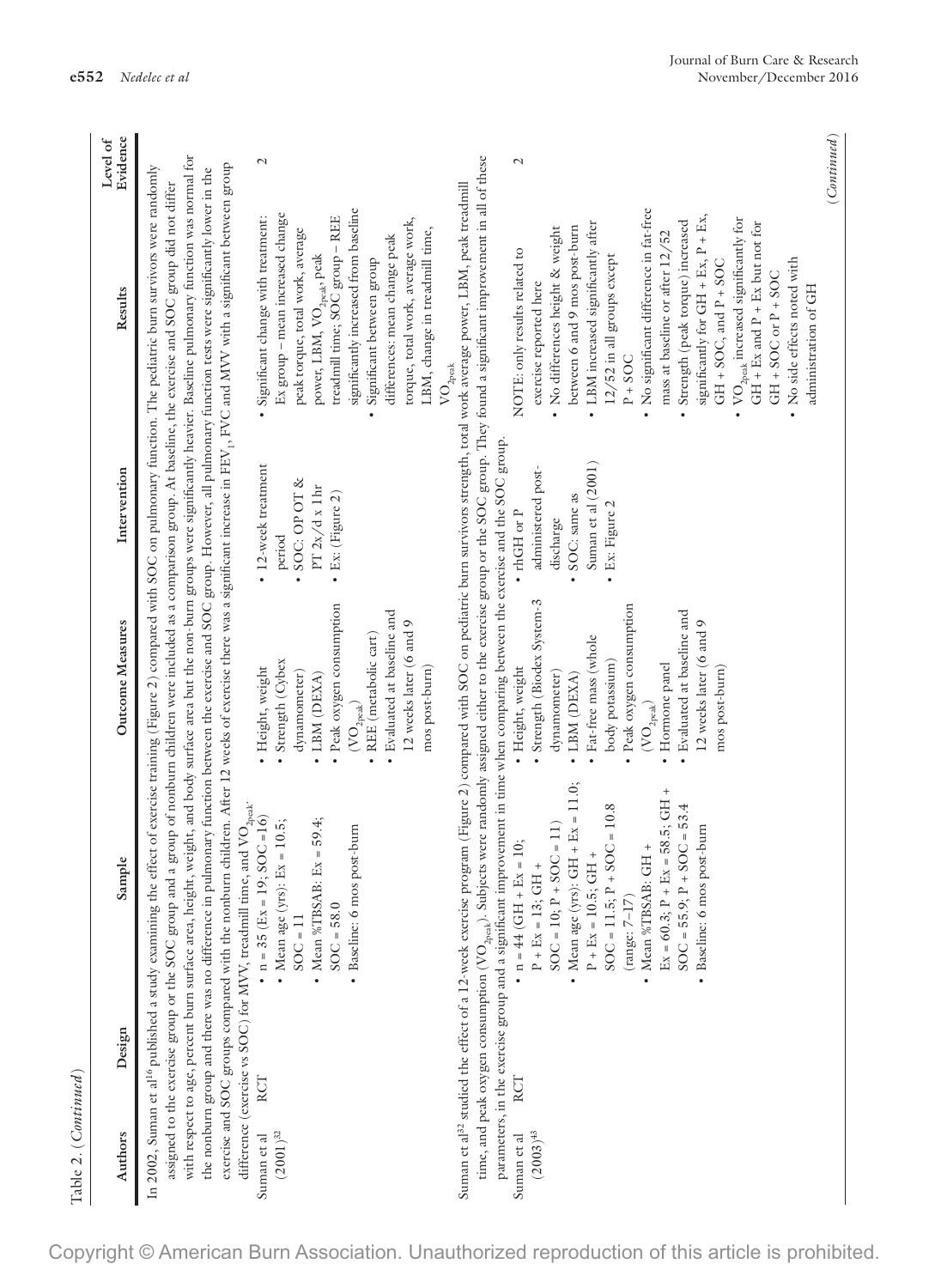| Table 2. ( <i>Continued</i> )<br>Authors | Design                                                                                                                                                | Sample                                      | <b>Outcome Measures</b>                                                                                                        | Intervention        | Results                                                                                                                                                                                                                                                                                                                                                                                                                                                                                                                                                                                                                                                                         | Evidence<br>Level of |
|------------------------------------------|-------------------------------------------------------------------------------------------------------------------------------------------------------|---------------------------------------------|--------------------------------------------------------------------------------------------------------------------------------|---------------------|---------------------------------------------------------------------------------------------------------------------------------------------------------------------------------------------------------------------------------------------------------------------------------------------------------------------------------------------------------------------------------------------------------------------------------------------------------------------------------------------------------------------------------------------------------------------------------------------------------------------------------------------------------------------------------|----------------------|
|                                          |                                                                                                                                                       |                                             |                                                                                                                                |                     |                                                                                                                                                                                                                                                                                                                                                                                                                                                                                                                                                                                                                                                                                 |                      |
|                                          |                                                                                                                                                       |                                             |                                                                                                                                |                     | In 2003, Suman et al <sup>43</sup> published a report examining the effect of exogenous growth hormone and exercise on LBM and muscle strength. Burned children were randomly assigned to                                                                                                                                                                                                                                                                                                                                                                                                                                                                                       |                      |
|                                          |                                                                                                                                                       |                                             |                                                                                                                                |                     | four groups 1 day before being discharged from hospital: (1) those who received recombinant human growth hormone (rhGH) and participated in the exercise program (Figure 2)                                                                                                                                                                                                                                                                                                                                                                                                                                                                                                     |                      |
|                                          | 6 months post-discharge, and (4) those who received                                                                                                   |                                             |                                                                                                                                |                     | saline placebo and SOC. During the 12-week period, there was a significant increase in LBM for all groups, with the exception<br>that was initiated 6 months post-discharge, (2) those who received rhGH and SOC, (3) those who received saline placebo and participated in the exercise program that was initiated                                                                                                                                                                                                                                                                                                                                                             |                      |
|                                          |                                                                                                                                                       |                                             |                                                                                                                                |                     | of the group that received the placebo and SOC, but there was no between group differences. Strength and VO <sub>2peak</sub> significantly increased in the two exercise groups but was not                                                                                                                                                                                                                                                                                                                                                                                                                                                                                     |                      |
|                                          | significantly impacted by growth hormone administration.                                                                                              |                                             |                                                                                                                                |                     |                                                                                                                                                                                                                                                                                                                                                                                                                                                                                                                                                                                                                                                                                 |                      |
| Suman et al                              | RCT                                                                                                                                                   | • $n = 20$ (Ex = 9; SOC = 11;               | Height, weight                                                                                                                 | • 12-week treatment | Significant weight gain in the Ex                                                                                                                                                                                                                                                                                                                                                                                                                                                                                                                                                                                                                                               | $\mathcal{L}$        |
| $(2007)^{44}$                            |                                                                                                                                                       | healthy = $26$ )                            | · LBM (DEXA)                                                                                                                   | period (6 to 9 mos  | group only between 6 and 9 mos                                                                                                                                                                                                                                                                                                                                                                                                                                                                                                                                                                                                                                                  |                      |
|                                          |                                                                                                                                                       | - Mean age (yrs): Ex = 11.8;                | Strength (Biodex System-3                                                                                                      | post-burn) then 3   | LBM mean % change: significantly<br>$\ddot{\phantom{0}}$                                                                                                                                                                                                                                                                                                                                                                                                                                                                                                                                                                                                                        |                      |
|                                          |                                                                                                                                                       | $SOC = 13.4$ ; healthy = 13.5               | dynamometer) Evaluated                                                                                                         | month follow-up (12 | increased between 6 and 9 months                                                                                                                                                                                                                                                                                                                                                                                                                                                                                                                                                                                                                                                |                      |
|                                          |                                                                                                                                                       | $\left(\mathrm{range}\,7\text{--}17\right)$ | at baseline and 12 weeks                                                                                                       | mos post-burn)      | in the Ex group but not the SOC                                                                                                                                                                                                                                                                                                                                                                                                                                                                                                                                                                                                                                                 |                      |
|                                          |                                                                                                                                                       | $Ex = 61;$<br>• Mean %TBSAB:                | later and 3 mos after                                                                                                          | SOC: same as Suman  | group; continued to significantly                                                                                                                                                                                                                                                                                                                                                                                                                                                                                                                                                                                                                                               |                      |
|                                          |                                                                                                                                                       | $30C = 56$                                  | exercise cessation (6, 9,                                                                                                      | et al (2003)        | increase at the 12 months follow                                                                                                                                                                                                                                                                                                                                                                                                                                                                                                                                                                                                                                                |                      |
|                                          |                                                                                                                                                       | · Baseline: 6 mos post-burn                 | and 12 mos post-burn)                                                                                                          | · Ex: Figure 2      | up in the Ex group compared with                                                                                                                                                                                                                                                                                                                                                                                                                                                                                                                                                                                                                                                |                      |
|                                          |                                                                                                                                                       |                                             |                                                                                                                                |                     | the SOC group                                                                                                                                                                                                                                                                                                                                                                                                                                                                                                                                                                                                                                                                   |                      |
|                                          |                                                                                                                                                       |                                             |                                                                                                                                |                     | · Strength mean % change:                                                                                                                                                                                                                                                                                                                                                                                                                                                                                                                                                                                                                                                       |                      |
|                                          |                                                                                                                                                       |                                             |                                                                                                                                |                     | significantly increased in the                                                                                                                                                                                                                                                                                                                                                                                                                                                                                                                                                                                                                                                  |                      |
|                                          |                                                                                                                                                       |                                             |                                                                                                                                |                     | Ex group compared with SOC;                                                                                                                                                                                                                                                                                                                                                                                                                                                                                                                                                                                                                                                     |                      |
|                                          |                                                                                                                                                       |                                             |                                                                                                                                |                     | continued to increase at the 12                                                                                                                                                                                                                                                                                                                                                                                                                                                                                                                                                                                                                                                 |                      |
|                                          |                                                                                                                                                       |                                             |                                                                                                                                |                     | months follow-up in the Ex group                                                                                                                                                                                                                                                                                                                                                                                                                                                                                                                                                                                                                                                |                      |
|                                          |                                                                                                                                                       |                                             |                                                                                                                                |                     | compared with SOC but this was                                                                                                                                                                                                                                                                                                                                                                                                                                                                                                                                                                                                                                                  |                      |
|                                          |                                                                                                                                                       |                                             |                                                                                                                                |                     | not statistically significant nor were                                                                                                                                                                                                                                                                                                                                                                                                                                                                                                                                                                                                                                          |                      |
|                                          |                                                                                                                                                       |                                             |                                                                                                                                |                     | there any group differences                                                                                                                                                                                                                                                                                                                                                                                                                                                                                                                                                                                                                                                     |                      |
|                                          |                                                                                                                                                       |                                             |                                                                                                                                |                     | In 2007, Suman et al <sup>44</sup> examined the long-term effect after stopping the 12-week exercise program. The study design was similar to their 2001 study <sup>32</sup> with the addition of a follow-up                                                                                                                                                                                                                                                                                                                                                                                                                                                                   |                      |
|                                          |                                                                                                                                                       |                                             |                                                                                                                                |                     | evaluation 3 months after exercise cessation (12 months post-burn). The authors reported that LBM and strength increased during the 12 week exercise program for the exercise                                                                                                                                                                                                                                                                                                                                                                                                                                                                                                   |                      |
|                                          |                                                                                                                                                       |                                             | group compared with the SOC and continued to improve after the program stopped but this later improvement was not significant. |                     |                                                                                                                                                                                                                                                                                                                                                                                                                                                                                                                                                                                                                                                                                 |                      |
|                                          |                                                                                                                                                       |                                             |                                                                                                                                |                     | Occupational Performance Measure; $d$ , day; DEXA, dual-energy X-ray absorptiometry; Ex, exercise; ext, extension; FEV <sub>10</sub> , forced expiratory volume; flex, flexion; FVC, forced viral capacity; GH, growth hormone; br,<br>hour; IGF-1, insulin-like growth factor-1; IGFBP-3, insulin-like growth factor binding protein-3; IP, inpatient; LBM, lean body mass; LE, lower extremity; LEFS, lower extremity functional scale; LOS, length of stay;<br>ADL, activities of daily living; AROM, active range of motion; BMI, body mass index; BSH3-A, burn-specific health scale - abbreviated; BSH3-B, burn-specific health scale - brief; C, control; COPM, Canadian |                      |
|                                          |                                                                                                                                                       |                                             |                                                                                                                                |                     | mos, months; max; maximum; MWT, minute walk test; MSWT, modified shuttle walk test; n, sample size number; OP, outpatient; OT, occupational therapy; Ox, oxandrolone; P, placebo; PT, physiotherapy; RCT,                                                                                                                                                                                                                                                                                                                                                                                                                                                                       |                      |
|                                          |                                                                                                                                                       |                                             |                                                                                                                                |                     | randomized controlled trials; REE, resting energy expenditure; repetitions; ROM, range of motion; SF-36, Medical Outcomes Study 36-Item Short Form; SOC, standard of care; TBSAB, total body surface area                                                                                                                                                                                                                                                                                                                                                                                                                                                                       |                      |
|                                          |                                                                                                                                                       |                                             |                                                                                                                                |                     | burned; UE, upper extremity, $VC_{20\mu ab}$ peak O <sub>2</sub> consumption; pr, versus, x, times; We'E, Welhess and Exercise; WBV, whole body vibration; WTQ work-to-quota; WTT, work-to-tolerance; pyr, years; $\approx$ /52, number                                                                                                                                                                                                                                                                                                                                                                                                                                         |                      |
|                                          | of weeks; #, number; 3RM, three repetition maximum; %, degrees per second.<br>In all cases significant changes refers to a reported P value of <0.05. |                                             |                                                                                                                                |                     |                                                                                                                                                                                                                                                                                                                                                                                                                                                                                                                                                                                                                                                                                 |                      |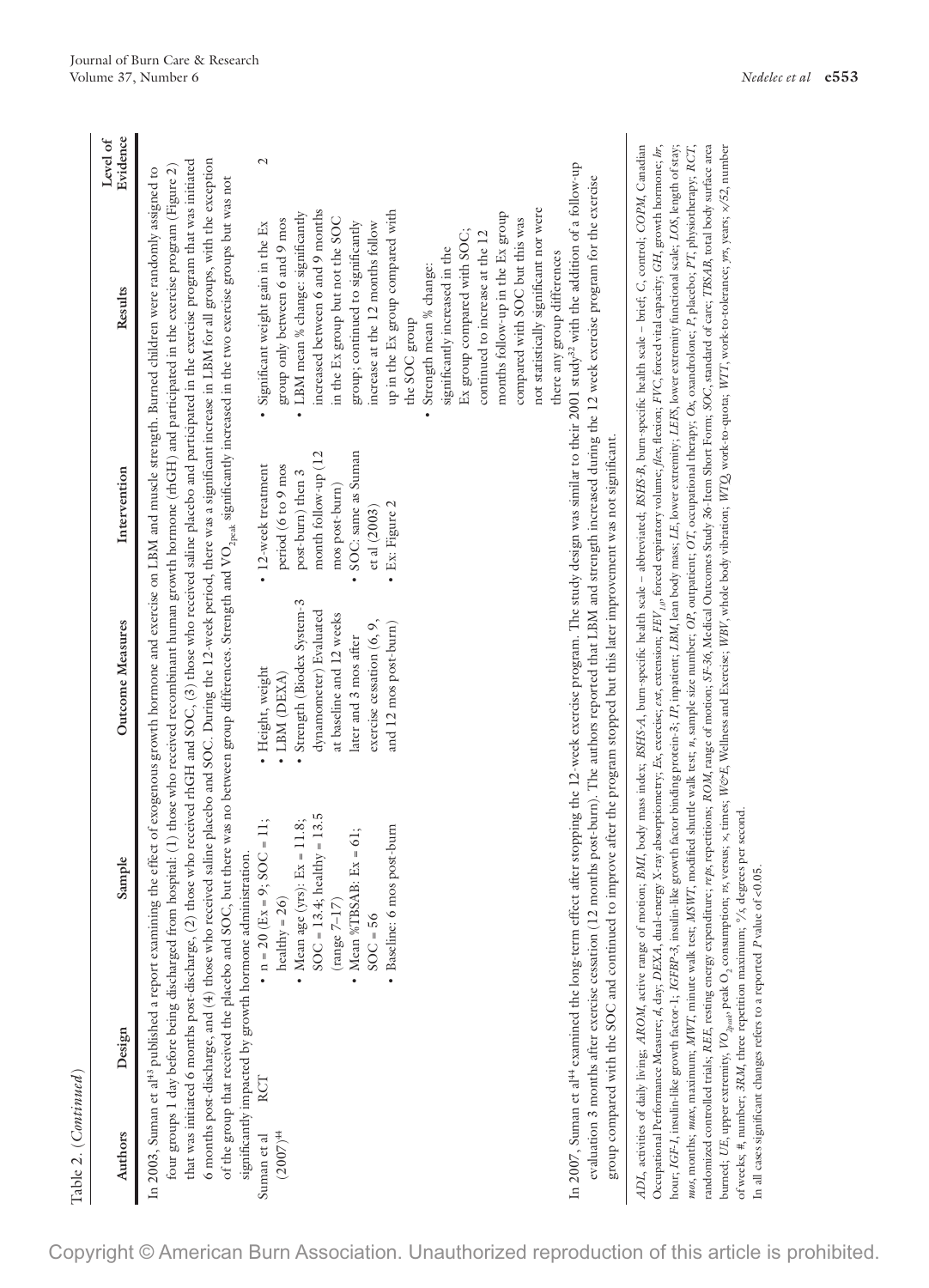are more commonly accessible to clinicians will be thoroughly reviewed to facilitate rehabilitation professionals' ability to document baseline values and outcomes postintervention.

For studies that measured aerobic capacity the vast majority used a modified Bruce Protocol.<sup>45</sup> As outlined in Figure 2, this is a standard procedure for ambulatory stress testing that begins at 2.7 kilometer/hr (1.7 mph) at 0% grade. The workload was then increased every 3min by increasing the speed and/or grade. The maximum<sup>35</sup> or peak oxygen consumption<sup>12,16,20,32,38,39,41,43</sup> was then calculated. Since the Bruce protocol requires expensive equipment, a validated equation has been generated for children to predict maximal aerobic capacity using treadmill time46 offering a clinically accessible option. Predictive equations for estimating  $\rm VO_{2max}$  have been developed for adults and can be used with the original or modified tests.<sup>47</sup> Bruce et al<sup>45</sup> developed the first predictive equations, which are population specific for active and sedentary adults with and without cardiac conditions, but to the best of our knowledge these have not specifically been tested with adult burn survivors. For the adult burn survivor population, the modified shuttle walk test has been recommended to evaluate cardiovascular fitness<sup>48</sup> and has been validated as a clinically accessible, safe evaluation for monitoring aerobic capacity during the early postacute discharge rehabilitation phase.49

For studies that measured strength the vast majority used an isokinetic, computerized dynamometer. The testing was most commonly performed on the dominant leg extensors at an angular velocity of  $30^{\circ}/sec^{30}$  60°/sec,<sup>20,33</sup> 90°/sec,<sup>30,32</sup> 120°/sec,<sup>39</sup> or 150°/sec.12,14,19,31,35,36,38,41,43,44 The only study that used two different angular velocities and reported specific outcome showed improvements with time for both measures, but the between group differences were significant for both eccentric and concentric measures at 30°/sec but only the eccentric measures at  $90^{\circ}/sec.^{30}$  However, the impact of performing the prescribed exercise program on the same equipment used for testing is unknown. To the best of our knowledge, there are no studies examining the clinimetric advantages or disadvantages of using a particular angular velocity or concentric vs eccentric contractions when evaluating burn survivors. However, isokinetic computerized dynamometers are not always clinically feasible but some studies used more commonly accessible equipment, such as  $3RM$  using free weights<sup>34,39</sup> or grip strength dynamometer<sup>39</sup> to evaluate strength outcomes.

Other related clinical outcomes that benefited from exercise programs included the Burn Specific Health Scale (BSHS)-abbreviated,<sup>39</sup> the Canadian Occupational Performance Measure,<sup>20</sup> gait parameters,<sup>14,19</sup> lower extremity functional scale,  $39$  quad size, <sup>14</sup> the *Quick*DASH,39 resting heart rate,34 6-minute walk test,  $34$  and weight,  $12,31,34$  all of which are clinically accessible. The BSHS-brief, the SF-36,<sup>28</sup> the Child Health Questionnaire, $2<sup>9</sup>$  and the need for surgical release $2<sup>6</sup>$  were also used in studies that were excluded from full review.

| <b>Progressive Resistive Training</b>                                                                                                                                                                                                                                                                                  | <b>Aerobic Conditioning Program</b>                                                                                                                                                                                                                                                                              |
|------------------------------------------------------------------------------------------------------------------------------------------------------------------------------------------------------------------------------------------------------------------------------------------------------------------------|------------------------------------------------------------------------------------------------------------------------------------------------------------------------------------------------------------------------------------------------------------------------------------------------------------------|
|                                                                                                                                                                                                                                                                                                                        |                                                                                                                                                                                                                                                                                                                  |
| <b>Baseline evaluation</b>                                                                                                                                                                                                                                                                                             | <b>Baseline evaluation</b>                                                                                                                                                                                                                                                                                       |
| Instruct in correct weight lifting technique<br>Warm up with lever arm and bar or wooden dowel<br>Attempt to lift a weight 4 times<br>If successful, with correct technique, 1 min rest<br>Lift progressively increased amount<br>Continue until unable to perform 4 <sup>th</sup> repetition<br>Final weight/load=3RM | Standardized treadmill exercise test<br>(modified Bruce Protocol)<br>Oxygen consumption and heart rate measured<br>Begin to walk on treadmill 1.7 mph 0% grade<br>3-minute intervals - increase speed and incline<br>VO <sub>2peak</sub> =respiratory exchange ratio≥1.10 and peak<br>volitional effort achieved |
| <b>Resistance Exercises</b>                                                                                                                                                                                                                                                                                            | <b>Aerobic Exercises</b>                                                                                                                                                                                                                                                                                         |
| Eight exercises: bench press, leg squats, shoulder<br>press, leg press, biceps curl, leg curl, triceps curl,<br>toe raises                                                                                                                                                                                             | 5 minutes warm up<br>$(<50\%$ treadmill or cycle ergometer $VO2peak$ )                                                                                                                                                                                                                                           |
|                                                                                                                                                                                                                                                                                                                        | 30 minutes                                                                                                                                                                                                                                                                                                       |
| $1st$ week: 50-60% 3RM 4-10 reps x 3 sets<br>$2^{nd}$ -6 <sup>th</sup> week: 70-75% 3RM 4-10 reps x 3 sets                                                                                                                                                                                                             | (70-85% treadmill or cycle ergometer VO <sub>2peak</sub> )                                                                                                                                                                                                                                                       |
| $7^{th}$ -12 <sup>th</sup> week: 80-85% 3RM 8-12 reps x 3 sets                                                                                                                                                                                                                                                         | 5 minutes cool down                                                                                                                                                                                                                                                                                              |
| 1 minute rest between sets                                                                                                                                                                                                                                                                                             | (<50% treadmill or cycle ergometer $VO2peak$ )                                                                                                                                                                                                                                                                   |
| 30 minutes/3 non-consecutive days/week x 12<br>weeks                                                                                                                                                                                                                                                                   | 30 minutes/5 days/week x 12 weeks                                                                                                                                                                                                                                                                                |

mph = miles per hour; RM = repetition maximum;  $VO<sub>2peak</sub>$  = peak oxygen consumption

**Figure 2.** Progressive resistive training and aerobic conditioning program evaluation and training program details in Galveston studies.

Copyright © American Burn Association. Unauthorized reproduction of this article is prohibited.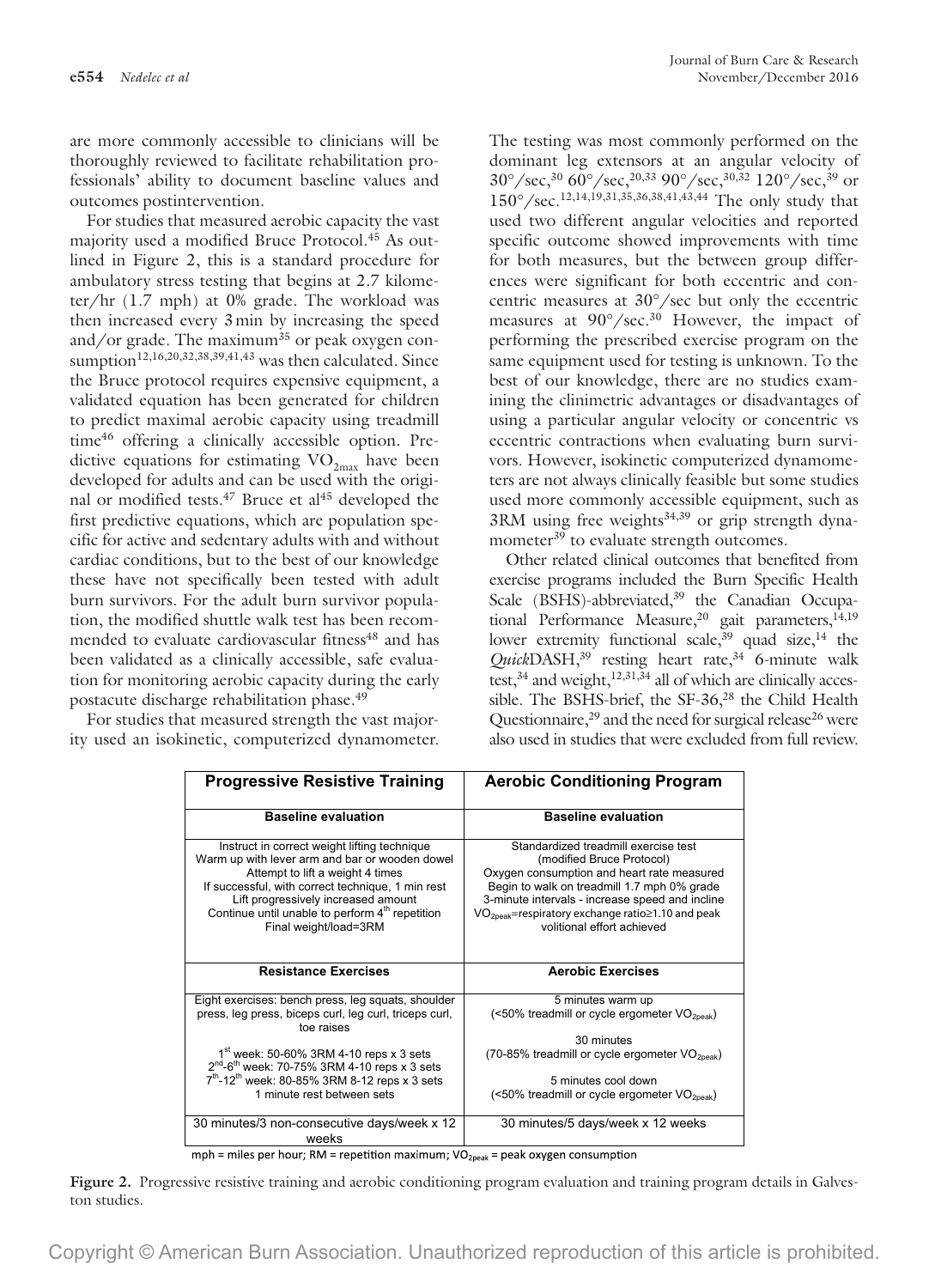# Exercise Program Prescription

When reported, the exercise training programs were either 6,<sup>30</sup> 8,<sup>36</sup> or 12 weeks<sup>12,14,16,19,20,31,32,34,35,37-39,41-44</sup> in length and all but one were initiated after discharge from the acute care center.<sup>40</sup> Since the later report was published in 1988 and considering the accelerated rate at which patients are discharged from hospital since then the feasibility and applicability of prescribing a similar conditioning and strengthening program during the acute care stay at the present moment would be questionable. Thus, at this point, the evidence supporting the prescription of exercise programs to increase muscle strength or cardiovascular fitness is applied after the burn survivor has been discharged from the acute care center.

The specifics of the training programs for the studies performed in Galveston<sup>12,16,31,32,34,38,41-44</sup> were similar across the studies and have been described in Figure 2. Some exercise resistance training programs used the isokinetic dynamometer as the basis of the training program.14,19,20,30,37,38 Whole body vibration was also used for lower extremity strengthening.<sup>36</sup> Several studies also incorporated functional activities into their strengthening or cardiovascular fitness programs.20,37,40

All studies that included an aerobic conditioning program included treadmill or cycle ergometer training12,16,20,31,32,34,35,37–44 although one study did not provide any details.<sup>33</sup> One study examined an aerobic conditioning or cardiovascular retraining program that had participants work to quota or to tolerance on a treadmill. Although they reported an improvement across time for both groups compared with the SOC group there was no difference between those assigned to work to quota vs work to tolerance.<sup>35</sup>

# Standard of Care Regimens

For those studies that compared with a SOC treatment regime there was enormous variation in the details reported. Some provided no details at all, others provided a list of different types of interventions but no details with respect to treatment parameters (intensity, frequency, or duration) and others provided hours/day. None of the studies appear to monitor the SOC that was delivered using monitoring tools, such as treatment diaries. Future studies would benefit from more thorough documentation and monitoring of the SOC received by both groups.

# **DISCUSSION**

The objective of this review was to systematically appraise the available evidence with regards to the

use of exercise programs to increase the cardiovascular fitness or muscle strength of pediatric or adult burn survivors so that rehabilitation-specific clinical practice guidelines could be generated. Twenty studies were included in this review of which 11 were RCTs that included pediatric burn survivors and three were RCTs that included adult burn survivors. There has been one systematic review<sup>50</sup> that combined the pediatric and adult evidence. This review was excluded from the analysis to allow for a systematic critique of the original articles. All of the evidence incorporated in this review reported improved cardiovascular fitness and/or muscle strength with no identified adverse effects. However, it should be noted that a thorough review of the literature evaluating heat intolerance was not incorporated into this review so caution should be exercised when performing exercise programs in hot and/or humid environments. In addition, the literature evaluating the potential overall benefit of propranolol, growth hormone, and oxandrolone was not thoroughly reviewed as prescription of these medications is not the responsibility of rehabilitation therapists. Although improvements in aerobic capacity with propranolol administration $41$  and significantly greater increases in strength with growth hormone<sup>43</sup> or oxandrolone administration combined with exer $cise<sup>12</sup>$  have been noted in the literature; no conclusions were made with respect to their overall benefit in this review. Overall, there is strong evidence to support the prescription of resistance and aerobic exercise training programs for burn survivors. Nonetheless there are some methodological issues that should be considered and gaps in the literature that need to be addressed in future studies.

With respect to the pediatric literature 10 of the 11, RCTs were performed at the Shriners Hospital for Children in Galveston. The strength of this literature is the fact that a wide variety of outcomes were evaluated using a consistent exercise regimen (Table 2). The results of all of these investigations have been positive demonstrating that exercise programs enhance cardiovascular fitness and muscle strength when they are initiated immediately postdischarge or if initiated 6 months postdischarge and that there continues to be measurable exercise benefits for at least 3 months after the exercise program has been discontinued.<sup>42,44</sup> The limitation associated with the majority of literature coming from one center is that there is a potential lack of generalizability to other populations. In addition, many of the studies of Galveston are part of a larger project with "rolling" enrollment (personal communication O.E. Suman September 2014); therefore, the participants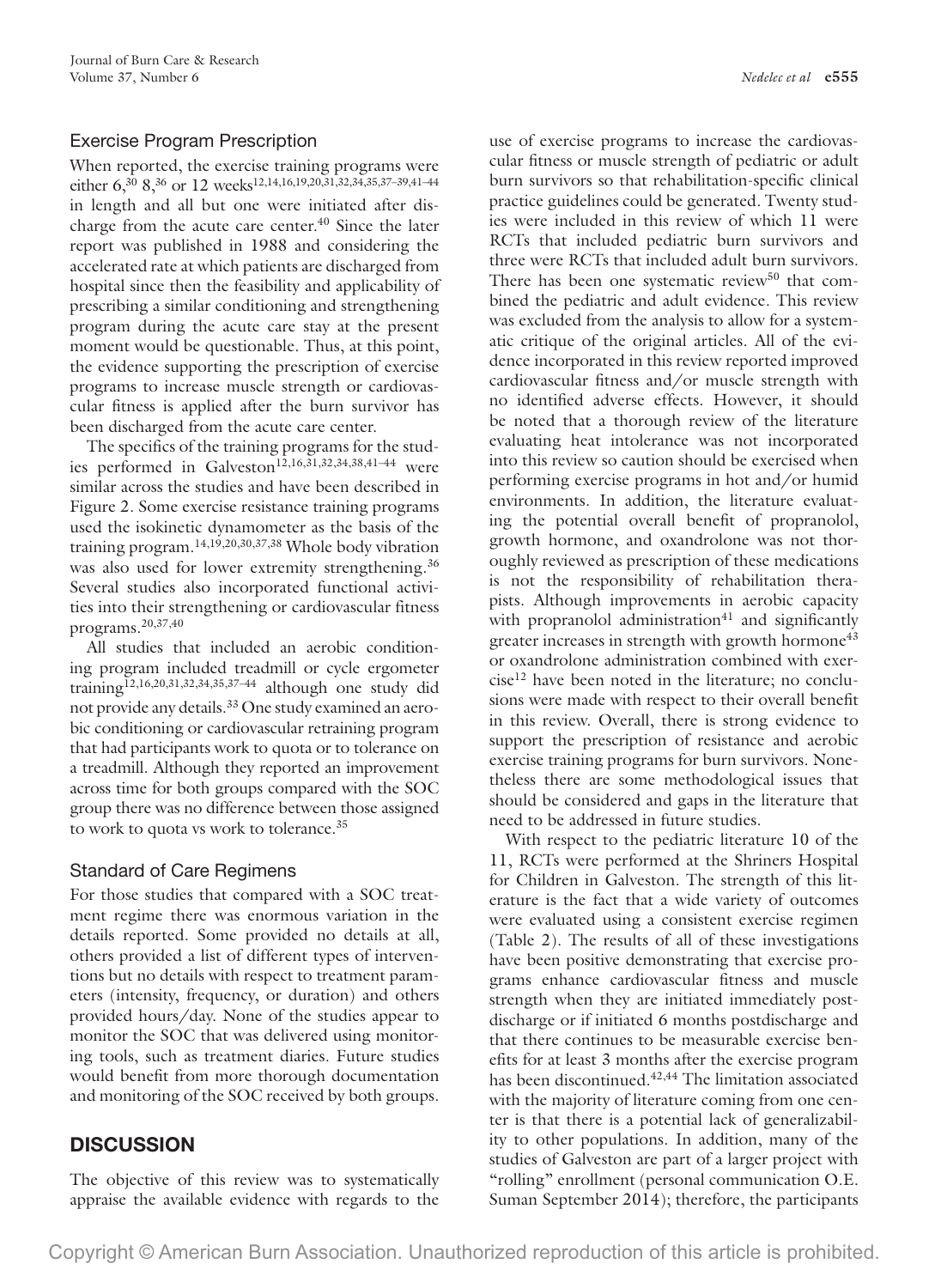included in the publications may or may not include distinct populations of participants.

It must also be kept in mind that all of the pediatric exercise programs reported in the literature were 12 week in-hospital programs that in addition included SOC treatment provided by other burn team members including OTs, PTs, and psychologists, which were then compared with outpatient or home-based programs. Community therapists who provided the outpatient treatment may not have specific expertise in treating burn survivors, their dedicated time for face-to-face treatment may have been limited, there may have been limited access to a variety of health professionals and the adherence rates of these community or home-based programs were not reported, all of which may bring into question whether the SOC component was equivalent between groups. Thus, the benefits attributed to the exercise programs may partially reflect the added value of an inhospital, highly specialized inter-professional burn care team. All of the burn survivors recruited also had very large surface area burns (greater than 40% TBSA in all except one report which was greater than 30%) that are significantly larger burns than the average burn injury.50 Studies from a variety of burn rehabilitation settings that investigate whether the same benefits are seen with smaller burn injuries are also needed.

In addition, all of the evidence in the literature has employed an in-hospital exercise program and the majority of these regimens have been 30 minutes per day, 3 days per week for 12 weeks. It would be valuable to determine if the total dosage of exercise could be concentrated in shorter time period (ie, 5 days per week for 45 minutes for 2 weeks) or whether spreading it across time (ie, 3 days per week for 15 minutes for 10 weeks) is equally as beneficial. It would also be valuable to determine if the benefits of a communitybased program would have comparable benefits to the in-hospital programs. Finally, evaluation of the long-term benefits of these programs and the extent to which the participants chose to, or are required to, continue these exercise regimes to maintain the benefits gained would provide additional guidance.

# **AREAS FOR FUTURE INVESTIGATION**

There are a number of research questions that would be important to address in future investigations.

It would be extremely valuable to determine whether community-based exercise facilities would be able to provide exercise training programs for burn survivors that have the same reported benefits

as the in-hospital programs described in the literature or whether the expertise and environment associated with a burn center is a critical component of the success of these exercise programs.

There have been a number of studies initiated at different time points after burn that confirm that there are benefits to exercise programs initiated immediately postdischarge from acute care as well as 6 months or later post-discharge. It would be beneficial to further investigate whether there is an ideal time point to initiate these programs and whether the exercise program cessation results in a loss of the gained benefits at an equal rate to healthy control subject. Several studies of adult subjects<sup>36,37</sup> demonstrated that the burn survivors were able to increase their strength to levels comparable with the gains demonstrated by healthy controls performing the same exercise program, but long-term follow-up was not performed therefore it is unknown whether they were able to maintain the strength gains after exercise cessation to the same extent as healthy controls. It would also be beneficial to further investigate the effect of isokinetic training at various speeds in both adults and children.

Most of the studies recruited participants with moderate to large surface area burns (40% TBSA or greater). It would be important to determine the extent of the problem with smaller burn injuries as well as the benefits of these exercise programs with this population.

Further investigations of the impact of cardiovascular endurance and strengthening programs on other outcomes, such as return to work, quality of life, community reintegration, and the need for reconstructive surgery would be particularly beneficial in the adult population.

# **ACKNOWLEDGMENTS**

The editorial assistance of Suzana Anjos, Research Support Office, Research Centre, CHUM is gratefully acknowledged. Additional librarian support from Diane Monheit, Shriners Hospitals for Children, Northern California is gratefully acknowledged.

#### **REFERENCES**

- 1. Howick J, Chalmers I, Glasziou P, et al; Oxford Centre for Evidence-Based Medicine Working Group. The Oxford 2011 Levels of Evidence. 2011. [http://www.cebm.net/in](http://www.cebm.net/index.aspx?o=5653)[dex.aspx?o=5653.](http://www.cebm.net/index.aspx?o=5653) Accessed September 12, 2013.
- 2. Bloemsma GC, Dokter J, Boxma H, Oen IM. Mortality and causes of death in a burn centre. Burns 2008;34:1103–7.
- 3. Muller MJ, Pegg SP, Rule MR. Determinants of death following burn injury. Br J Surg 2001;88:583–7.
- 4. Saffle JR, Davis B, Williams P. Recent outcomes in the treatment of burn injury in the United States: a report from the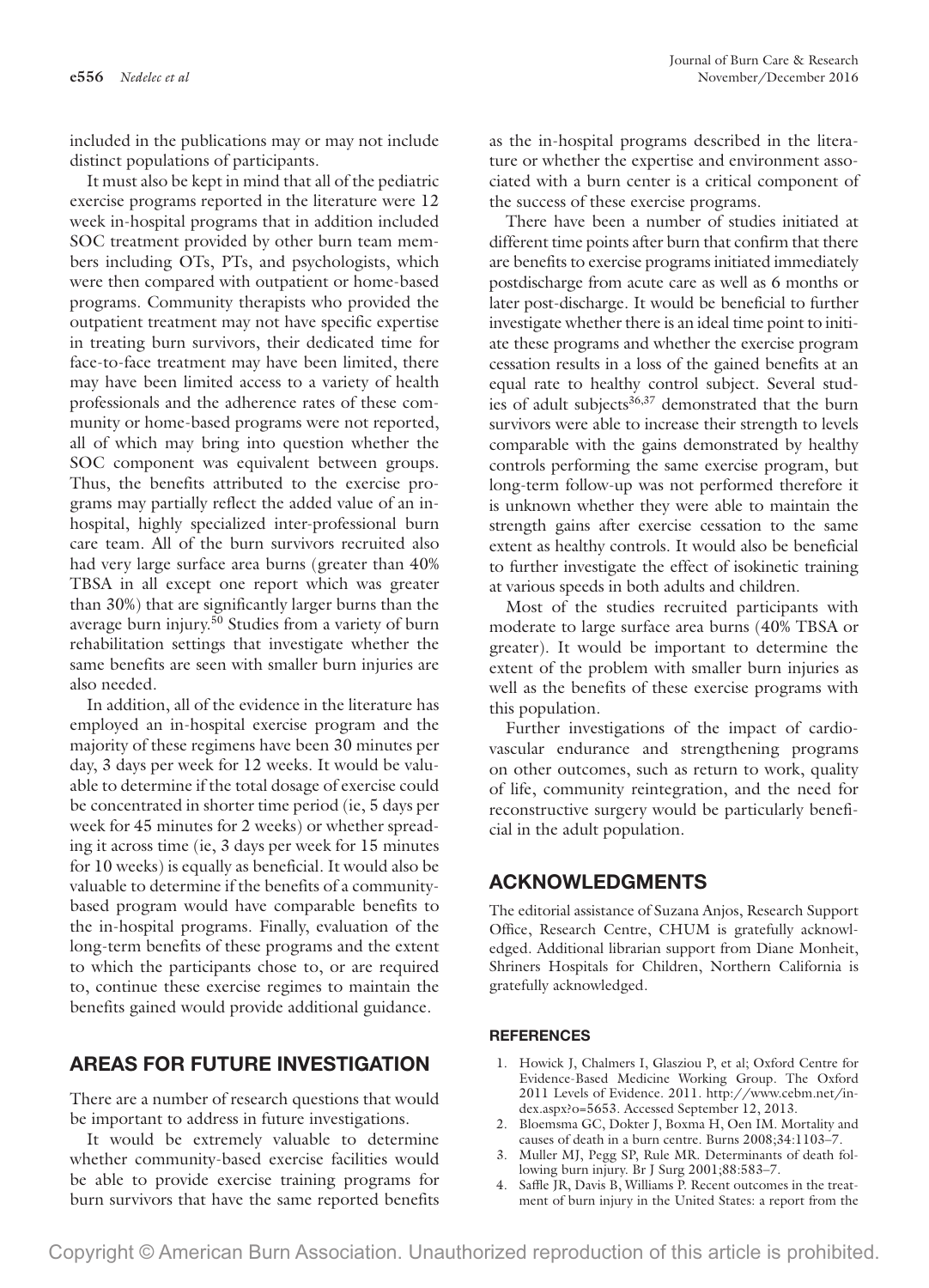American Burn Association Patient Registry. J Burn Care Rehabil 1995;16(3 Pt 1):219–32; discussion 288–9.

- 5. Pruitt BA Wolf SE Mason AD. Epidemiological, demographic, and outcome characterisitcs of burn injury. Chapter 3. In: Herndon DN, editors. Total burn care. 3rd ed. Philadelphia, PA: Saunders Elsevier; 2007.
- 6. Esselman PC, Thombs BD, Magyar-Russell G, Fauerbach JA. Burn rehabilitation: state of the science. Am J Phys Med Rehabil 2006;85:383–413.
- 7. Richard R, Baryza MJ, Carr JA, et al. Burn rehabilitation and research: proceedings of a consensus summit. J Burn Care Res 2009;30:543–73.
- 8. Hasselgren PO. Burns and metabolism. J Am Coll Surg 1999;188:98–103.
- 9. Pereira C, Murphy K, Jeschke M, Herndon DN. Post burn muscle wasting and the effects of treatments. Int J Biochem Cell Biol 2005;37:1948–61.
- 10. Hart DW, Wolf SE, Mlcak R, et al. Persistence of muscle catabolism after severe burn. Surgery 2000;128:312–9.
- 11. Jeschke MG, Chinkes DL, Finnerty CC, et al. Pathophysiologic response to severe burn injury. Ann Surg 2008;248:387–401.
- 12. Przkora R, Herndon DN, Suman OE. The effects of oxandrolone and exercise on muscle mass and function in children with severe burns. Pediatrics 2007;119:e109–16.
- 13. Alloju SM, Herndon DN, McEntire SJ, Suman OE. Assessment of muscle function in severely burned children. Burns 2008;34:452–9.
- 14. Ebid AA, El-Shamy SM, Draz AH. Effect of isokinetic training on muscle strength, size and gait after healed pediatric burn: a randomized controlled study. Burns 2014;40:97–105.
- 15. Desai MH, Mlcak RP, Robinson E, et al. Does inhalation injury limit exercise endurance in children convalescing from thermal injury? J Burn Care Rehabil 1993;14:16–20.
- 16. Suman OE, Mlcak RP, Herndon DN. Effect of exercise training on pulmonary function in children with thermal injury. J Burn Care Rehabil 2002;23:288–93; discussion 287.
- 17. Willis CE, Grisbrook TL, Elliott CM, Wood FM, Wallman KE, Reid SL. Pulmonary function, exercise capacity and physical activity participation in adults following burn. Burns 2011;37:1326–33.
- 18. Ganio MS, Pearson J, Schlader ZJ, et al. Aerobic fitness is disproportionately low in adult burn survivors years after injury. J Burn Care Res 2014 [Epub ahead of print].
- 19. Ebid AA, Omar MT, Abd El Baky AM. Effect of 12-week isokinetic training on muscle strength in adult with healed thermal burn. Burns 2012;38:61–8.
- 20. Grisbrook TL, Wallman KE, Elliott CM, Wood FM, Edgar DW, Reid SL. The effect of exercise training on pulmonary function and aerobic capacity in adults with burn. Burns 2012;38:607–13.
- 21. St-Pierre DM, Choinière M, Forget R, Garrel DR. Muscle strength in individuals with healed burns. Arch Phys Med Rehabil 1998;79:155–61.
- 22. Black S, Carter GM, Nitz AJ, Worthington JA. Oxygen consumption for lower extremity exercises in normal subjects and burned patients. Phys Ther 1980;60:1255–8.
- 23. Bowker R, Lakhanpaul M, Atkinson M, Armon K, MacFaul R, Stephenson T. How to write a guideline from start to finish: a handbook for healthcare professionals. Toronto, Canada: Elsevier; 2008.
- 24. Moher D, Liberati A, Tetzlaff J, Altman DG; PRISMA Group. Preferred reporting items for systematic reviews and meta-analyses: the PRISMA statement. PLoS Med 2009;6:e1000097.
- 25. Law M, Stewart D, Pollock N, Letts L, Bosch J, Westmorland M. McMaster University 1998. Available at: [http://www.srs-mcmaster.ca/ResearchResourcesnbsp/](http://www.srs-mcmaster.ca/ResearchResourcesnbsp/ResearchGroups/CentreforEvidenceBasedRehabilitation/EvidenceBasedPracticeResearchGroup/tabid/630/Default.asp) [ResearchGroups/CentreforEvidenceBasedRehabilitation/](http://www.srs-mcmaster.ca/ResearchResourcesnbsp/ResearchGroups/CentreforEvidenceBasedRehabilitation/EvidenceBasedPracticeResearchGroup/tabid/630/Default.asp) [EvidenceBasedPracticeResearchGroup/tabid/630/](http://www.srs-mcmaster.ca/ResearchResourcesnbsp/ResearchGroups/CentreforEvidenceBasedRehabilitation/EvidenceBasedPracticeResearchGroup/tabid/630/Default.asp) [Default.asp](http://www.srs-mcmaster.ca/ResearchResourcesnbsp/ResearchGroups/CentreforEvidenceBasedRehabilitation/EvidenceBasedPracticeResearchGroup/tabid/630/Default.asp). Accessed November 14, 2013.
- 26. Celis MM, Suman OE, Huang TT, Yen P, Herndon DN. Effect of a supervised exercise and physiotherapy program on surgical interventions in children with thermal injury. J Burn Care Rehabil 2003;24:57–61; discussion 56.
- 27. Demling RH, DeSanti L. Oxandrolone induced lean mass gain during recovery from severe burns is maintained after discontinuation of the anabolic steroid. Burns 2003;29:793–7.
- 28. Grisbrook TL, Reid SL, Edgar DW, Wallman KE, Wood FM, Elliott CM. Exercise training to improve health related quality of life in long term survivors of major burn injury: a matched controlled study. Burns 2012;38:1165–73.
- 29. Rosenberg M, Celis MM, Meyer W 3rd, et al. Effects of a hospital based wellness and exercise program on quality of life of children with severe burns. Burns 2013;39:599–609.
- 30. Ahmed ET, Abdel-aziem AA, Ebid AA. Effect of isokinetic training on quadriceps peak torgue in healthy subjects and patients with burn injury. J Rehabil Med 2011;43:930–4.
- 31. Al-Mousawi AM, Williams FN, Mlcak RP, Jeschke MG, Herndon DN, Suman OE. Effects of exercise training on resting energy expenditure and lean mass during pediatric burn rehabilitation. J Burn Care Res 2010;31:400–8.
- 32. Suman OE, Spies RJ, Celis MM, Mlcak RP, Herndon DN. Effects of a 12-wk resistance exercise program on skeletal muscle strength in children with burn injuries. J Appl Physiol (1985) 2001;91:1168–75.
- 33. Cronan T, Hammond J, Ward CG. The value of isokinetic exercise and testing in burn rehabilitation and determination of back-to-work status. J Burn Care Rehabil 1990;11:224–7.
- 34. Cucuzzo NA, Ferrando A, Herndon DN. The effects of exercise programming vs traditional outpatient therapy in the rehabilitation of severely burned children. J Burn Care Rehabil 2001;22:214–20.
- 35. de Lateur BJ, Magyar-Russell G, Bresnick MG, et al. Augmented exercise in the treatment of deconditioning from major burn injury. Arch Phys Med Rehabil 2007;88(12 Suppl 2):S18–23.
- 36. Ebid AA, Ahmed MT, Mahmoud Eid M, Mohamed MS. Effect of whole body vibration on leg muscle strength after healed burns: a randomized controlled trial. Burns 2012;38:1019–26.
- 37. Grisbrook TL, Elliott CM, Edgar DW, Wallman KE, Wood FM, Reid SL. Burn-injured adults with long term functional impairments demonstrate the same response to resistance training as uninjured controls. Burns 2013;39:680–6.
- 38. Hardee JP, Porter C, Sidossis LS, et al. Early rehabilitative exercise training in the recovery from pediatric burn. Med Sci Sports Exerc 2014;46:1710–6.
- 39. Paratz JD, Stockton K, Plaza A, Muller M, Boots RJ. Intensive exercise after thermal injury improves physical, functional, and psychological outcomes. J Trauma Acute Care Surg 2012;73:186–94.
- 40. Parrott M, Ryan R, Parks DH, Wainwright DJ. Structured exercise circuit program for burn patients. J Burn Care Rehabil 1988;9:666–8.
- 41. Porro LJ, Herndon DN, Rodriguez NA, et al. Five-year outcomes after oxandrolone administration in severely burned children: a randomized clinical trial of safety and efficacy. J Am Coll Surg 2012;214:489–502; discussion 502–4.
- 42. Porro LJ, Al-Mousawi AM, Williams F, Herndon DN, Mlcak RP, Suman OE. Effects of propranolol and exercise training in children with severe burns. J Pediatr 2013;162:799–803.e1.
- 43. Suman OE, Thomas SJ, Wilkins JP, Mlcak RP, Herndon DN. Effect of exogenous growth hormone and exercise on lean mass and muscle function in children with burns. J Appl Physiol (1985) 2003;94:2273–81.
- 44. Suman OE, Herndon DN. Effects of cessation of a structured and supervised exercise conditioning program on lean mass and muscle strength in severely burned children. Arch Phys Med Rehabil 2007;88(12 Suppl 2):S24–9.